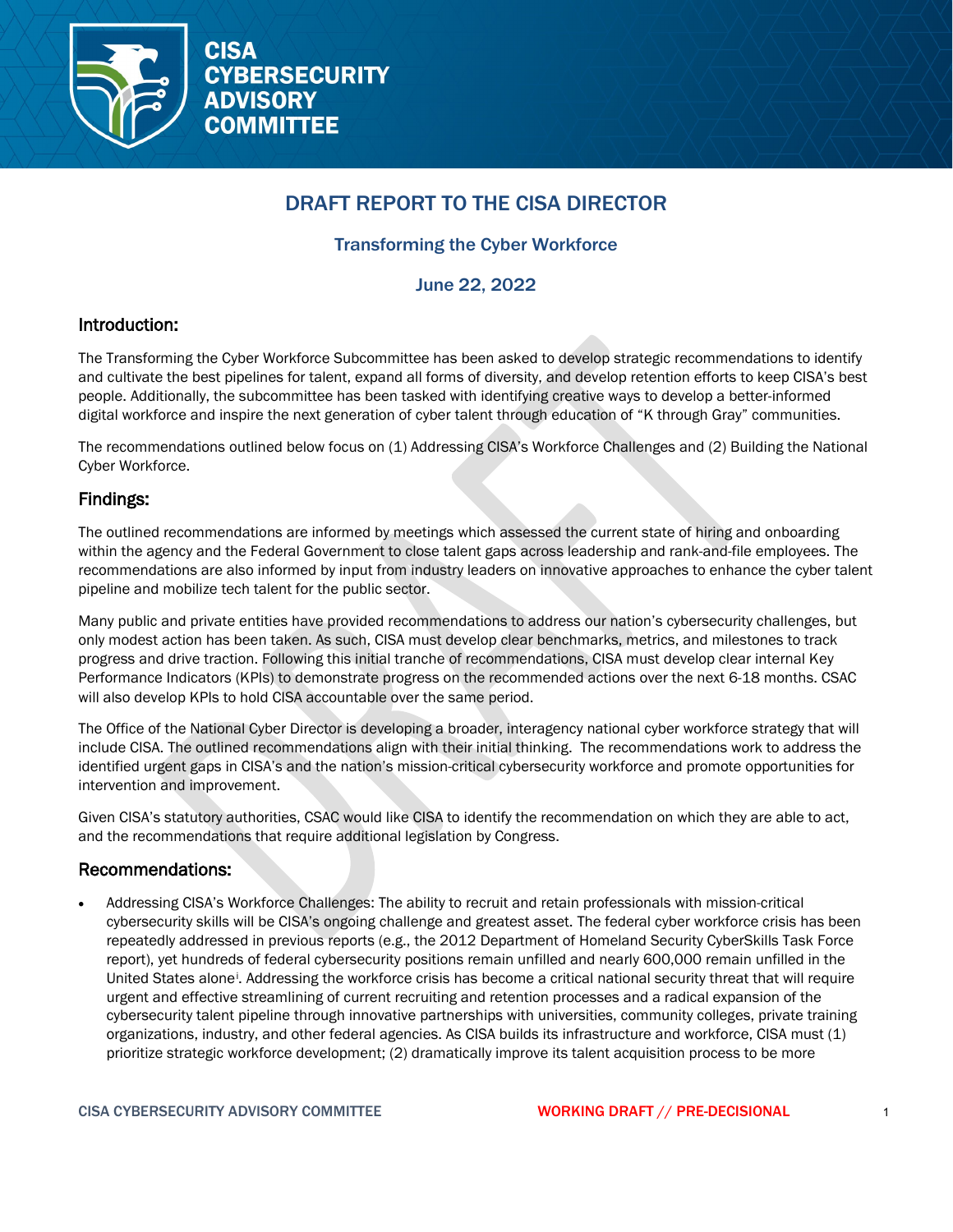

competitive with the private sector; (3) radically expand recruitment efforts to identify candidates across their professional lifecycle; and (4) leverage talent identification and hiring success through interagency collaboration.

- Prioritize Strategic Workforce Development: CISA requires a comprehensive review of its current workforce and talent needs to ensure that it is properly aligned with the agency's strategic goals and future growth. The review should include assessment of CISA's policies and processes to support hiring for those needs while better competing with the private sector. The CSAC recommends that CISA:
	- Move urgently to hire a Chief People Officer responsible for working with the Director and senior leadership to advance a unified approach to talent acquisition, establish workforce development priorities, and ensure alignment with professional career paths. The CSAC strongly supports CISA's current plans to do this.
	- **Ensure that agency managers have the necessary training, dedicated time, and support to focus on** strategic needs and gaps in the hiring process, including recruiting to maintain alignment and drive progress against talent goals across the agency.
	- Identify and certify recruiters, with demonstrated expertise in strategic focus areas, to support the agency's broader recruiting efforts for specialized hiring needs.
- o Dramatically Improve Hiring Goals and Process: While CISA has made some progress toward improving its talent acquisition process, including the launch of the Cyber Talent Management System, CISA must move with far greater speed and urgency to meet the nation's cybersecurity crisis. The process is lengthy and difficult to navigate both internally and externally, and therefore places CISA at a tremendous disadvantage relative to private sector employers for this critical and highly sought-after talent pool. The CSAC recommends that CISA:
	- Set a goal of 90 days from offer to onboarding for cybersecurity candidates. Currently, this process takes an average of 198 days within the agency[ii](#page-3-1).
	- Develop a systemic approach to collecting and analyzing data on candidate pools and hiring processes to benchmark, monitor and improve hiring cycles, using an organizational chart to monitor time to fill, time to hire, source of hire, recruitment funnel effectiveness and diversity of candidate slate metrics.
	- Review hiring goals on a regular basis with senior agency leadership, under the guidance of the Chief People Officer and Chief Human Capital Officer, to ensure they remain aligned with the agency's strategy and needs and are properly directed and budgeted to be competitive with private sector employers.
	- Move away from a rigid, inflexible job classification system to a flexible, adaptable, pool-based talent management approach better aligned with organizational needs and career paths for experienced professionals.
- o Radically Expand Recruitment Efforts to Identify Candidates Across Their Professional Lifecycle: In order to close CISA's talent gap, the agency's recruitment efforts must reach a broader array of people across the full spectrum of experience. Current recruitment efforts reach only a small portion of the eligible candidates in the nation, limiting the agency's talent acquisition potential. The CSAC recommends that CISA:
	- Expand the recruiting pool by increasing awareness of open roles for internal CISA candidates to other government employees, industry, academia, and cybersecurity training organizations.
	- Establish a standing working group comprised of leaders in the public and private sectors tasked with highlighting leadership opportunities at CISA, advising on cybersecurity recruiting challenges, and ensuring accountability.
	- Partner with universities, community colleges, industry, relevant non-profits, the hacker community, and CISA's network of partners to establish an expanded internship program. These partnerships will identify professionals with mission-critical skills that enables CISA to hire full-time employees from a larger pool of candidates.

### CISA CYBERSECURITY ADVISORY COMMITTEE WORKING DRAFT // PRE-DECISIONAL 2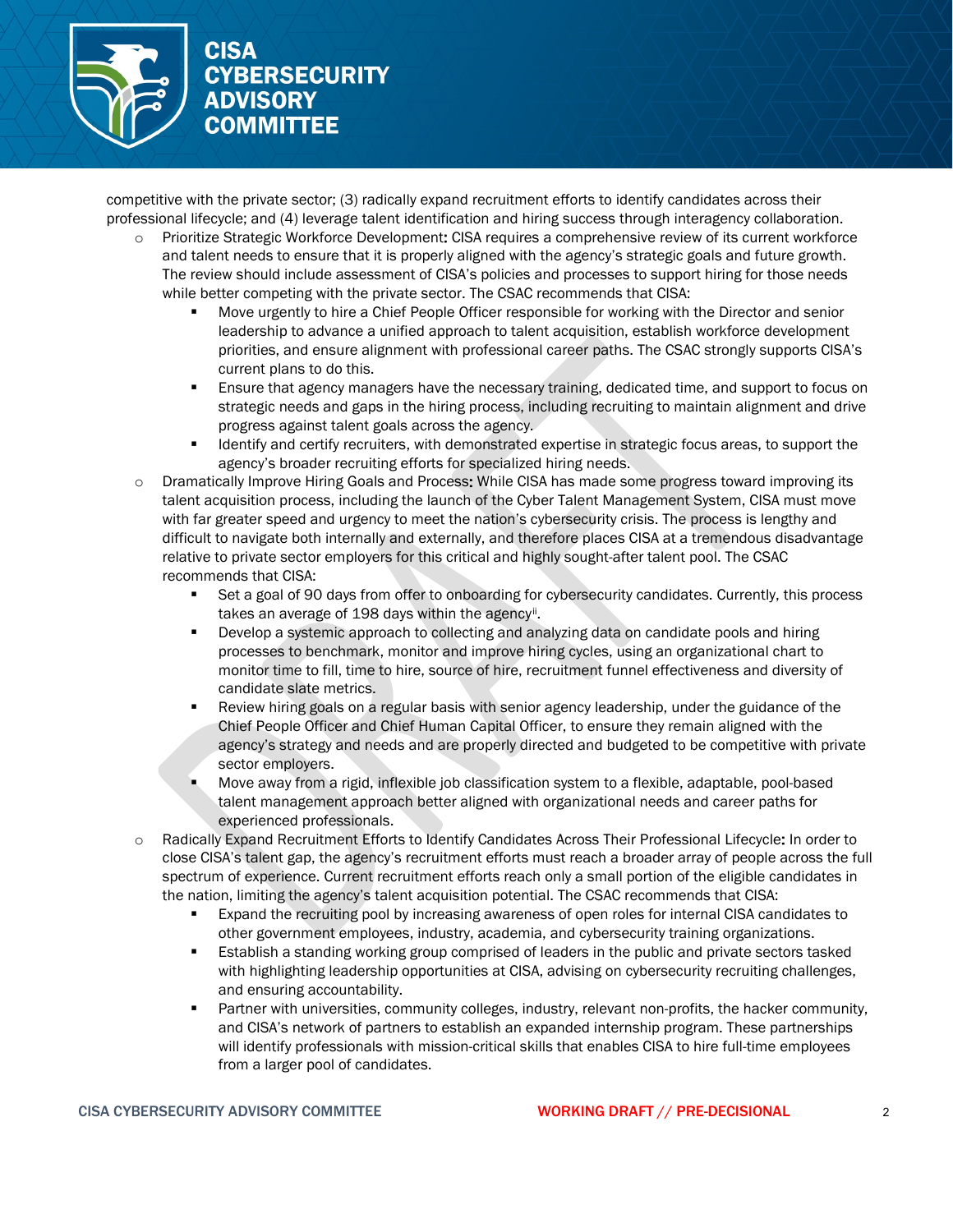

- **Conduct a thorough review of the interagency security clearing process to identify paths to** streamline and speed up this critical path for CISA candidates. The subcommittee heard consistently that the current, unpredictable suitability process is unnecessarily cumbersome and time-consuming, which is a significant obstacle to hiring.
- **Develop a senior leadership specific hiring strategy that uses all resources at CISA's disposal such** as Intergovernmental Personnel Act appointments.
- o Leverage Talent Identification and Hiring Success Through Interagency Collaboration: There are currently a number of efforts underway to drive interagency collaboration. By using the information and best practices already uncovered by this work, the agency will be better informed to shape its own talent acquisition process. The CSAC recommends that CISA:
	- Bolster and amplify these ongoing efforts to identify, share, and employ best practices for hiring in cybersecurity.
	- Support the creation of an interagency authority similar to a detailee program to allow CISA to source cybersecurity talent from other agencies and vice versa.
	- Create an internal recruiting tool (e.g., a "LinkedIn for Cyber Talent") that allows CISA and other agencies to tap cyber-skilled Federal personnel and track retention and attrition across agencies.
	- Empower teams leading ongoing interagency collaboration efforts to act with the support of CISA to simplify the sharing and implementation of best hiring and retention practices.
- Building the National Cyber Workforce: In addition to building its own direct workforce, CISA must play a key role in building out the broader national cybersecurity workforce. The agency's future depends on it. There is a significant gap in availability of skilled cybersecurity professionals compared to the rapidly growing need. This challenge is not new, but it is worsening. In May 2021, there were approximately 465,000 open cyber roles in the United States<sup>iii</sup>. In the last year, this number has grown by 29%, leaving us with just under 600,000 currently open rolesiv. Additional bodies of work have examined similar recommendations, so the CSAC suggest that CISA amplify select re[co](#page-3-2)mmendations. The recommendations regarding Building the National Cyber Workforce are built on tw[o](#page-3-3) pillars: Education and Service.
	- o Education: It is still difficult for many people to access the educational resources they need to pursue a career in cybersecurity. There is a need for creative new upskilling, reskilling and pipeline development programs designed to lower the barrier to entry to a career in cybersecurity. The CSAC recommends that CISA:
		- Support the establishment of a virtual National Cyber Academy (e.g., a "West Point for Cyber") with a CISA Cadet track leading to a traditional degree and multi-year commitment to CISA.
		- Partner with universities, community colleges and industry-supported cyber education providers to develop a "CISA-approved degree" that enables CISA to quickly tap from a qualified pool of students and professionals and allows recipients to demonstrate their cyber aptitude.
		- **Partner with the private sector in working with academia to develop clear, foundational security** training credentials to be required by academic institutions.
		- Unify the many existing youth-oriented cyber programs under a single Junior Cyber Corp umbrella to reach younger cohorts (e.g., K-12) with quality learning opportunities to train the next generation of the cybersecurity workforce and deepen our talent pipeline. Bringing these programs together will simplify the educational experience and help ensure a consistent knowledge baseline for students.
		- Develop cyber competitions using the President's Cup as a model to reach universities, community colleges, and key industry events such as Black Hat.
	- $\circ$  Service: Today, there are a limited number of broadly available pathways directly into cybersecurity, and even fewer that serve the public interest and evoke a sense of civic responsibility. The development of opportunities that meet these needs will deepen our national cyber talent pipeline, provide critical resources

#### CISA CYBERSECURITY ADVISORY COMMITTEE **WORKING DRAFT** // PRE-DECISIONAL 3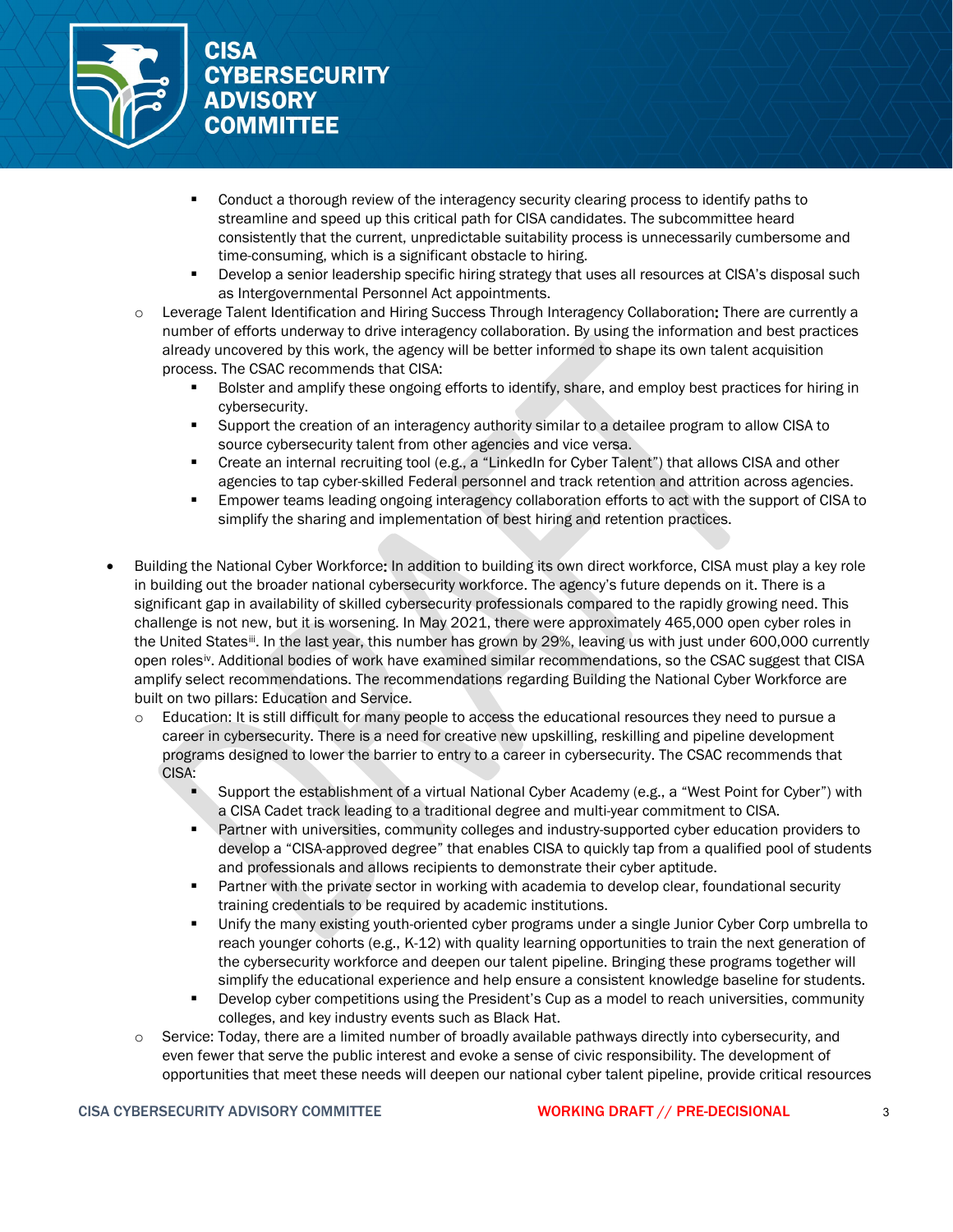

to those without the expertise or funding to bring these to life on their own, as well as increase public understanding that cybersecurity is a shared responsibility. Additionally, The CSAC recommends that CISA:

- Establish government-sponsored programs that blend public service and cybersecurity education and support the development of similar programs from non-government, private and non-profit organizations.
- Partner with members of the Joint Cyber Defense Collaborative (JCDC) Alliance to create a tour-ofduty "Cyber Force" pilot program to bridge urgent CISA talent gaps, upskill CISA's workforce and support the agency's strategic priority of public-private collaboration<sup>y</sup>. JCDC members should loan out top security practitioners/volunteers for a one-to-two-year tour of duty before returning to the private sector as designated CISA Liaisons to facilitate ongoing public-private collaboration such as threat sharing, especially during "Shields Up" initiatives and cybers[ec](#page-3-4)urity crises. To further incentivize broad participation in this program, the CSAC recommends that CISA support legislation to offer tax credits and other similar benefits to participating organizations.
- Build a Peace Corps-like cyber program for college graduates and beyond that incorporates education and service to provide domestic cyber development assistance. This would be a broadbased opportunity for early in career professionals to serve their nation while becoming the foundation for the next generation of the Cybersecurity workforce through the development of skills and experiences in cyber.
- Track the movement of CyberCorps Scholarship for Service recipients through government agencies and set a CISA-specific goal of capturing 50% of scholarship recipients by 2025.
- **Partner with Teach for America to create a cybersecurity program built on their existing platform to** increase access to cyber content in communities across the United States.

<sup>i</sup> *Cybersecurity supply and demand heat map*. Cybersecurity Supply and Demand Heat Map. Retrieved May 18, 2022, from https://www.cyberseek.org/heatmap.html<br>ii Cybersecurity and Infrastructure Security Agency, Aggregated Time to Hire Report. https://www.cisa.gov/hiring-process-fags.

<span id="page-3-0"></span>iii Morgan, S. (2021, November 11). Cybersecurity Jobs Report: 3.5 million openings in 2025. Cybercrime Magazine. Retrieved May 18, 2022, from https://cybersecurityventures.com/jobs/

<span id="page-3-1"></span><sup>&</sup>lt;sup>iv</sup> Cybersecurity supply and demand heat map. Cybersecurity Supply and Demand Heat Map. Retrieved May 18, 2022, from https://www.cyberseek.org/heatmap.html

<span id="page-3-4"></span><span id="page-3-3"></span><span id="page-3-2"></span><sup>v</sup> Using volunteers to fill the cyber workforce gap is not a new concept. The Homeland Security Act of 2002 authorized DHS Secretary to establish a national technology guard, various states have designated Civilian Cyber Corps, and a similar exchange program was a key Cyberspace Solarium Commission recommendation.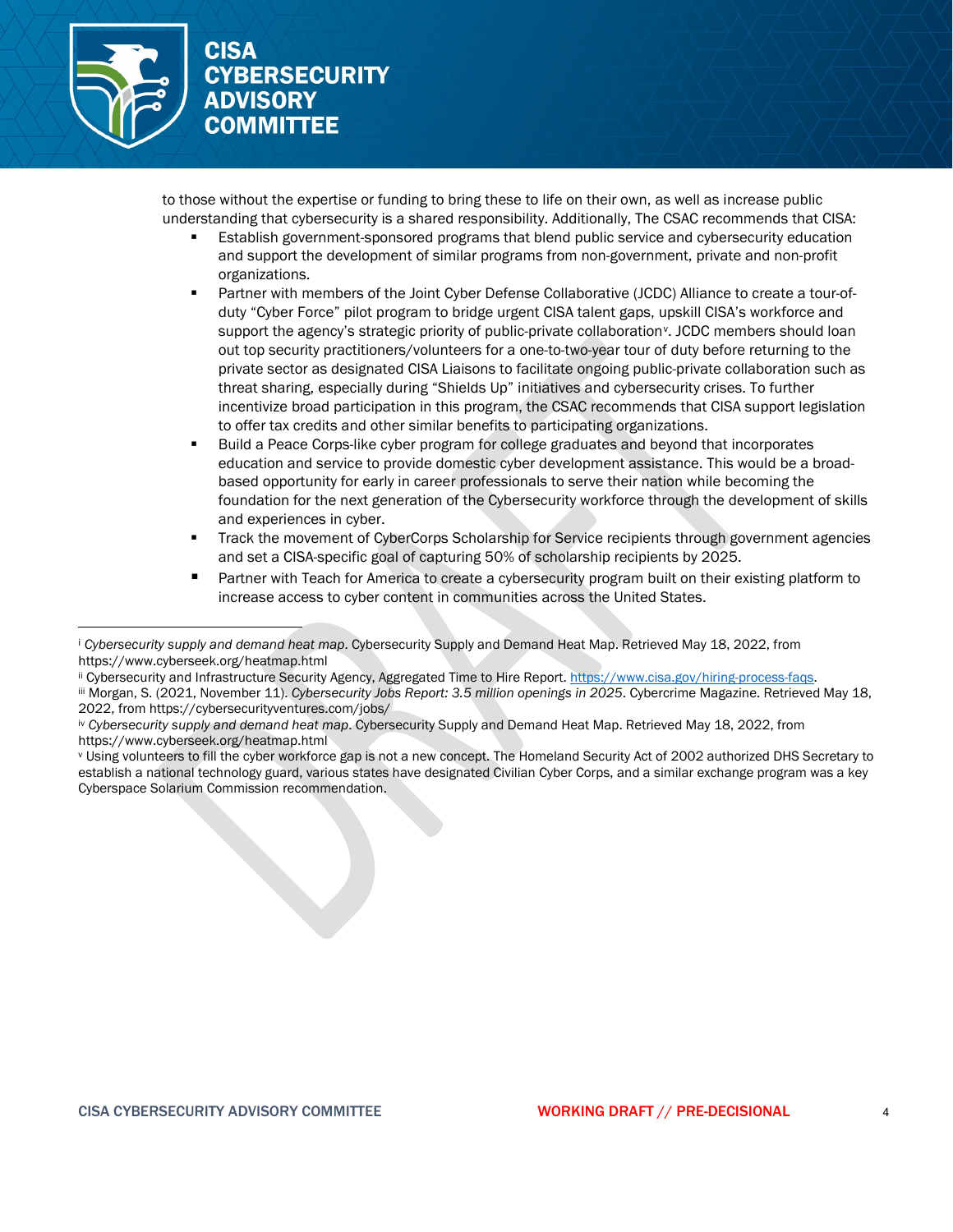

# DRAFT REPORT TO THE CISA DIRECTOR

# Turning the Corner on Cyber Hygiene

June 22, 2022

# Introduction:

The Turning the Corner on Cyber Hygiene (CH) Subcommittee was established to examine how the federal government and industry can collaborate to identify appropriate goals and ensure strong cyber hygiene is easy to execute. This document outlines three recommendations offered by the CSAC and provides background and context on how the subcommittee derived the recommendations.

# Findings:

By the end of 2021, the publ[i](#page-8-0)c sector saw an increase of 600% in cybercrime since the beginning of the pandemic.<sup>1</sup> Security incidents in 2021 were often related to supply chain and infrastructure breaches. Incidents have led to the public exposure and stealing of intellectual property and other confidential data. Attackers leveraged vulnerabilities to spread ransomware. Protecting the corporate and private data of Americans, their networks, and businesses is not limited to hardening our individual systems and executing incident response. Protection also requires elevating security across diverse ecosystems and clarifying the multitude of regulatory requirements to which American businesses need to adhere.

#### Security Requirements

Security requirements are nothing new. Federal, local, and private mandates were made to improve the security posture of all American enterprises. Those requirements are numerous, vary widely, often intersect, and can also conflict. The language used can be convoluted, unclear, overly technical, or simply overwhelming to its audience. The lack of clarity, along with the time it takes to parse relevant information, is cause for concern. When individuals assume technical jargon is understood by all, such security requirements often go undefined and are not acted upon. The actions needed for an entity to follow security requirements are subsequently neglected due to the technical misunderstanding.

Even requirements terminology can become misunderstood in technical jargon, such as "after any significant change in the environment take action to remediate identified deficiencies on a timely basis"[ii](#page-8-1) and "alert personnel to unauthorized modification (including changes, additions, and deletions) of critical system files, configuration files, or content files". iii

Relying solely on compliance and requirements will not increase the nation's security posture.

#### Focus

To improve security holistically, data, networks, and businesses need to be secured by elevating security hygiene and focusing security responsibility on the right actions to mitigate cyber risk. CISA must focus on the following areas for security efforts:

- Multi-Factor Authentication (MFA)
- Security Awareness Training
- Vulnerability Remediation
- Security Event Logging
- Incident Response Capabilities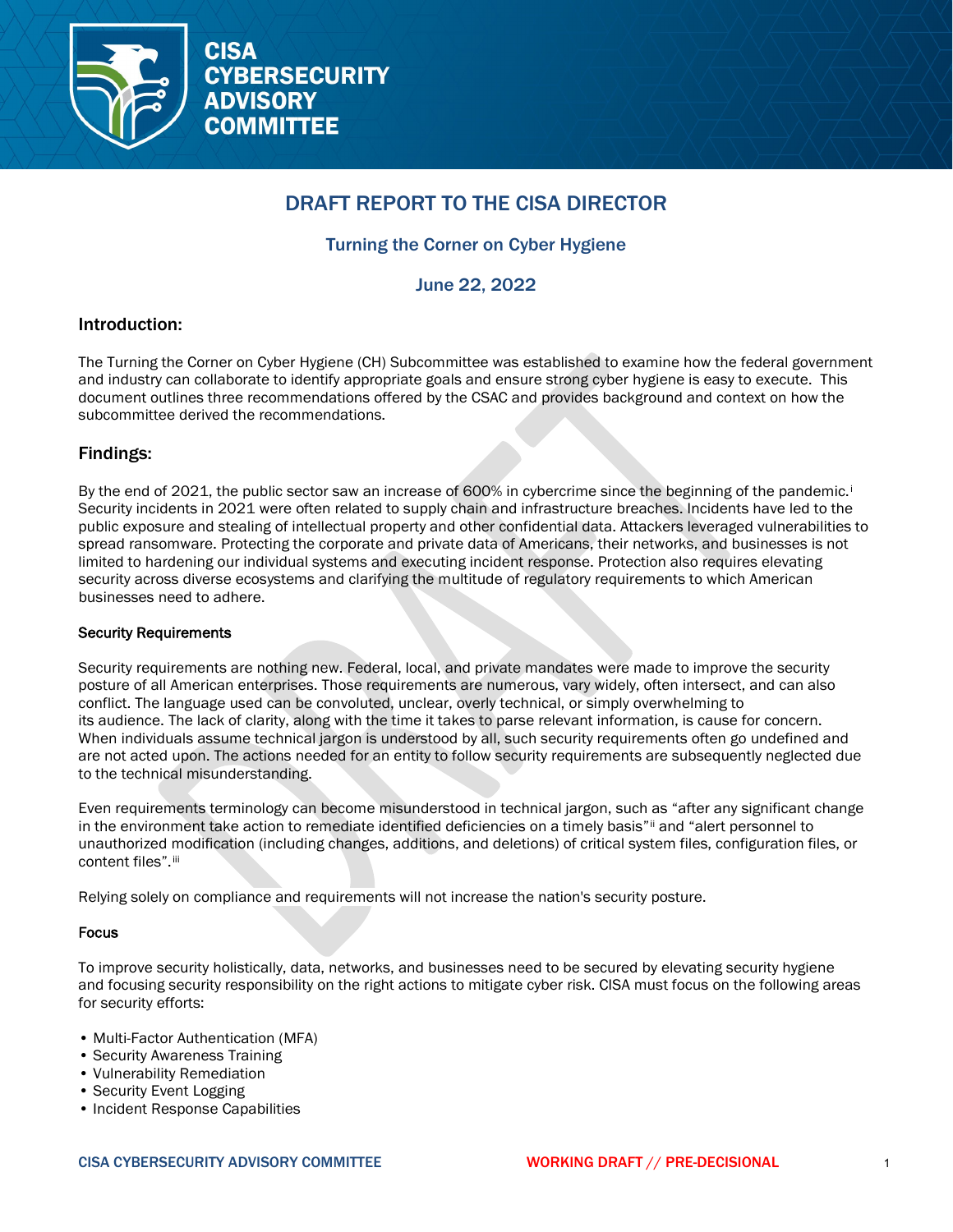

• Resiliency & Recovery

Delivery in each of these areas of focus will go a long way to enhance risk mitigation and cyber hygiene across organizations and individuals.

### Recommendations:

- CISA must build out its current MFA campaign by identifying additional vehicles for publicizing "More Than A Password".
	- $\circ$  CISA must work to enable MFA everywhere and be inventive in its publicizing. This is a large, multidimensional undertaking and can be interpreted differently across various actors. Numerous technical options exist to move users away from a dependency solely on a username and password. Even within the security community, there are conflicting opinions on the correct course of action regarding MFA.
		- The benefits from enabling MFA are widely known. A recent report from Microsoft estimates that 99.9% of account compromise attacks would be prevented if MFA was in place.<sup>[iv](#page-8-3)</sup> The 2021 Verizon Data Breach Investigation Report states that "61% of breaches involved credentials."[v](#page-8-4) A recent internal survey of small to medium sized service suppliers asked "Do you feel that using multi-factor authentication (MFA) makes your personal and business data more secure?" 38.5% responded no, with another 25.3% responding "I don't know". This signals that the value added and impact of MFA is not obvious to users.
		- CISA must brand, market, engage, and support a simple, singular message of "More than a Password" that will be memorable.
			- CISA should initiate the campaign to design original creative content for both digital and print media. CISA should create a dedicated "More than a Password" online hub with not only dynamic and creative web content, but also explicit instructions to users on how to achieve the "More than a Password" objective. A new outreach campaign needs to initially leverage social media via DHS and other government high profile figures/accounts. CISA should engage high profile, private sector companies, and celebrities to echo the campaign and have bounce back messaging to the CISA hub. CISA should target large events, such as sporting events (e.g., MLB, NBA, NHL, etc), Fourth of July Parades, back to school / first day of school outings with digital and print marketing. CISA should create network television / cable broadcasts can air media spots; a type of updated "the more you know" public service announcements. CISA should also deploy digital and print signage in state / municipal high traffic areas (e.g., transit hubs, interstate rest stops, airports).
	- $\circ$  CISA must incorporate messaging that goes beyond advocating or educating users about the dangers of single factor authorization. CISA must focus messaging to dispel the myth that enabling and using MFA is difficult, time consuming, and has diminishing returns.
		- **EXECT ADDE EXECTS FIRE 20 I** alorget MEA by default in their engagements with customers. Salesforce announced they mandated a February 1, 2022 deadline for all account users to implement MFA.[vi](#page-8-5) In May 2021, Google announced they would enforce and auto-enable Two-Factor Authentication (2FA) for new users. By February 2022, they had more than 150 million 2FA users for Google accounts, [vii](#page-8-6) as well as 2 million 2FA users for YouTube creators. GitHub announced in May 2022 that all users who contribute code on its platform will be required to enable 2FA on their accounts by the end of 2023.<sup>[viii](#page-8-7)</sup> Examples of successful implementations and transitions to the usage of multi-factor authentication should be shared as they occur.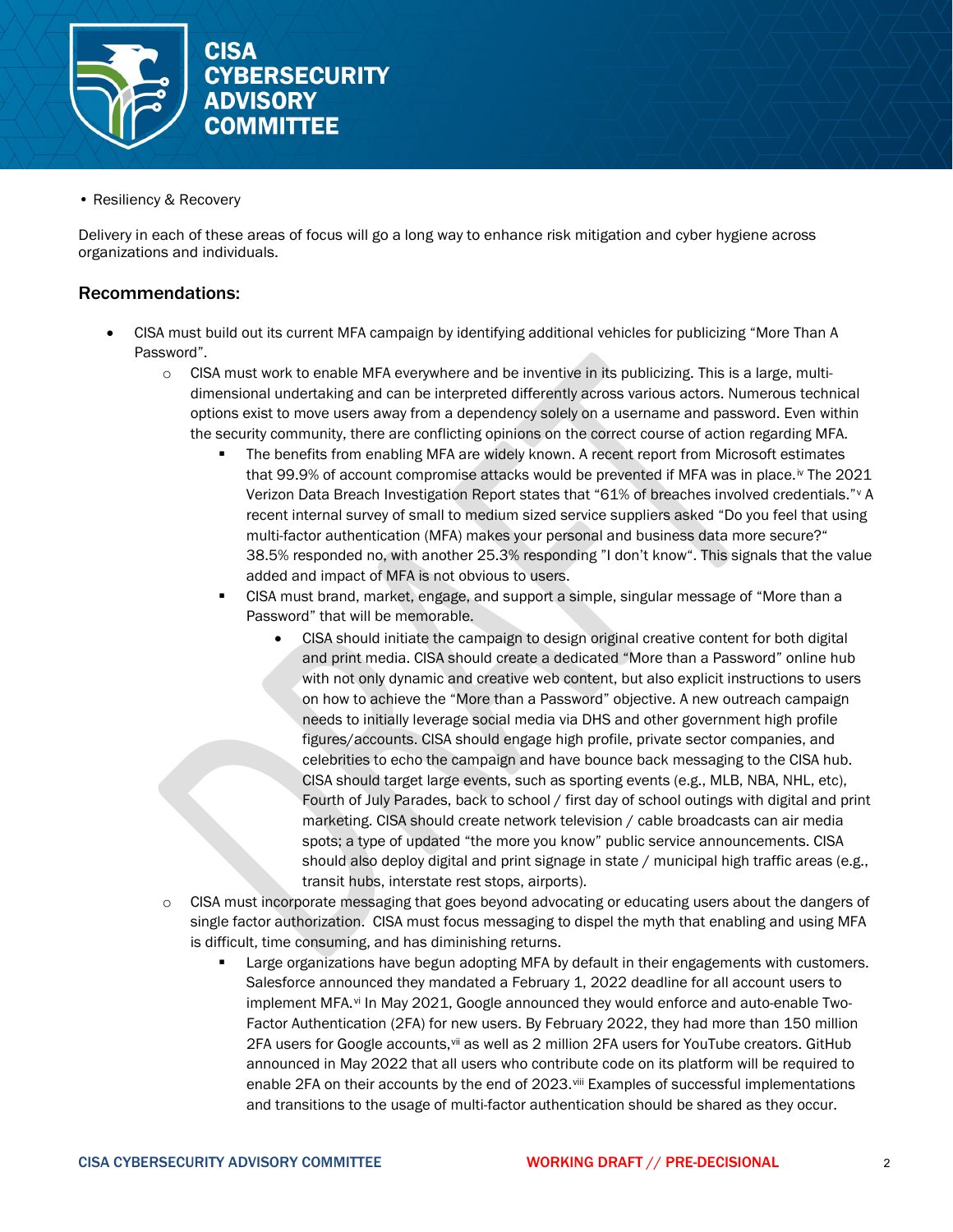

- o "More Than a Password" is solution agnostic. As such, it's realistic to gather multiple voices to sign on and subscribe to the common objective of eradicating single factor authentication. CISA must collaborate with a multitude of influential companies, spread across a variety of industries and sectors, to come together to amplify the "More Than a Password" message. That unified voice should express a commitment to it being "the path forward" for the betterment of the American public.
- o CISA must utilize mechanisms to disseminate "More Than a Password" that illustrate, in great clarity, the consequences and risks associated with not enabling MFA solutions.
	- In the same way that the American public were made aware of the risks of not wearing seatbelts in cars, the public needs to know that choosing to continue to use just a username and password comes at a price.
- CISA must take all available steps to ensure that companies working with the federal government fully adopt MFA by 2025.
	- o CISA must work to obtain commitments across sectors and industry to enable MFA solutions and remove the ability for single-factor authentication. This goal will encompass not only technical solutions, but also the processes, training, communication, and socialization of a new way of being secure online.
	- o CISA must work to obtain commitments across sectors and industry to enable MFA solutions and remove the ability for single-factor authentication. This goal will encompass not only technical solutions, but also the processes, training, communication, and socialization of a new way of being secure online.
	- $\circ$  CISA must set the deadline of 2025 to ensure the success of this effort. By having a goal date, the "More Than a Password" messaging is better amplified, and expectations are clearly established and communicated for new requirements to partner with both government and industry. The new branding of "MFA by 2025" advances beyond explaining the security expectations, towards declaring that those not using MFA solutions demonstrate negligence in their business practices.
	- o To drive to the adoption of MFA solutions by 2025, CISA must establish mechanisms to make this transition a reality. CISA must create and implement the following mechanisms:
		- CISA will garner a commitment from numerous influential high-tech companies to enable MFA by default on their products and services. This coalition can come together and collectively enable this new default functionality at the same time, as an "industry move." CISA will feature these companies as industry partners of government.
		- **The CISA coalition will publicly communicate its support of the CISA commitment to "MFA by** 2025" initiative.
		- CISA will enlist non-profits, educational institutions, national, state, local and tribal governments, and the extended security community to amplify and publicly support the narrative that single factor authentication is eradicated by 2025.
		- CISA will work closely with small and medium-sized businesses (SMBs) to help them move beyond passwords. An avenue for this can be through additional guidance on CISA's publicfacing website.
		- Through CISA, the US Government will lead by example and ensure that government agencies have a path forward to meet the goal of having "MFA by 2025."
- Recommend that CISA launch a "311 National" campaign, to provide an emergency call line and clinics for assistance with cyber incidents for small and medium businesses.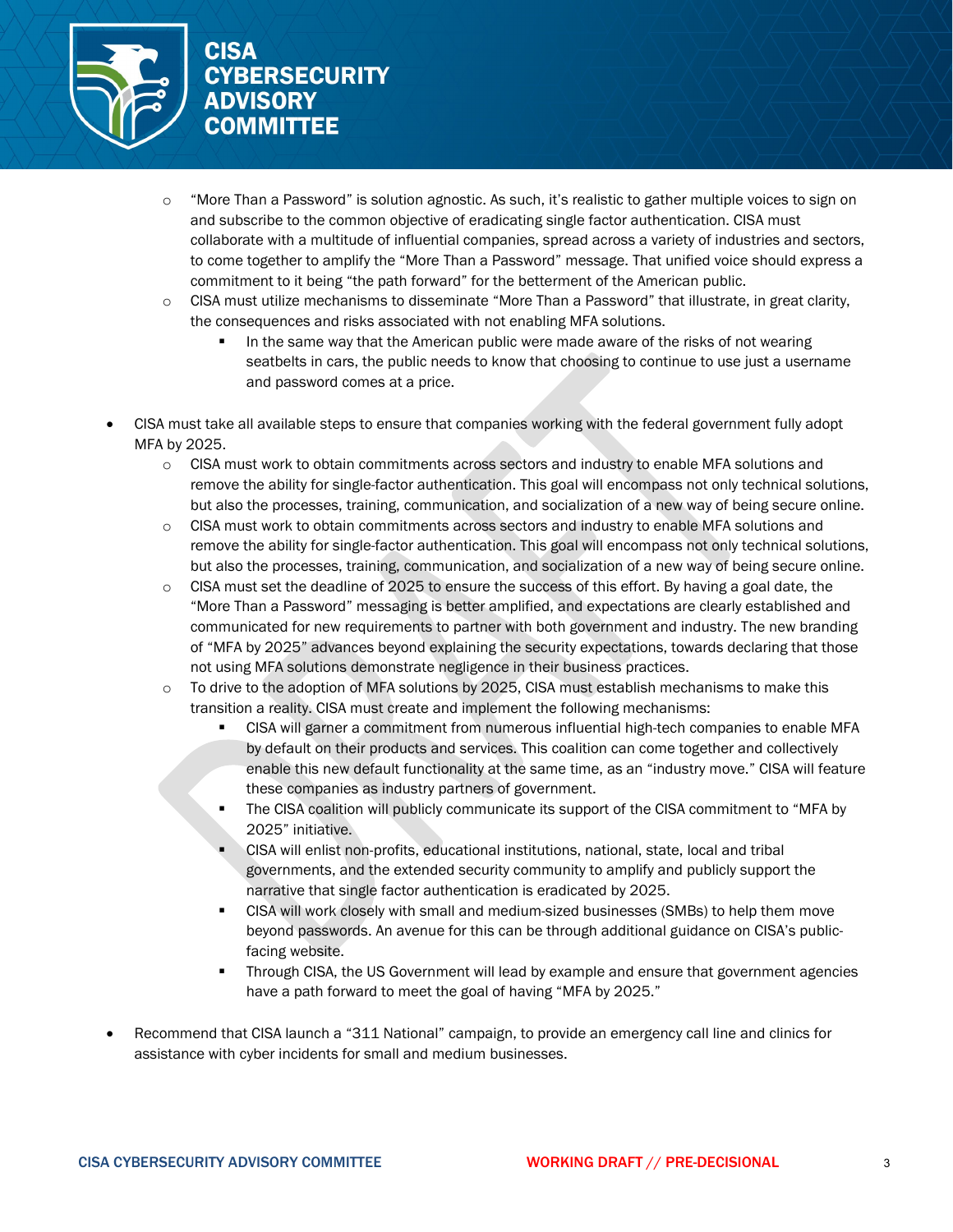

- Across the country, municipalities have leveraged the "311" model as a tool to connect residents, businesses, and visitors to Customer Service Representatives ready to help with general government information and services.
	- CISA must adopt a 311-like experience that acts as a security lifeline. If a small business or member of a local community believes they need support due to a security breach, compromise, or attack, where can they turn? "311 National" envisions locally managed support structures across the nation that are staffed with security response personnel who can assist those in need by providing education, guidance, and real incident response efforts. This will serve as a 311 helpline for information security issues.
	- A combination of local government agencies, higher education institutions, and help from the private sector must come together with security awareness content, incident response playbooks, staffing support, and community outreach / engagement mechanisms. City services, such as 311 lines, government websites, and/or mobile applications that are already in place for citizen engagement would become the proxy for connecting with those in need.
	- CISA should communicate with the city of Austin and the University of Texas who are currently prototyping and testing this idea. In the long-term, once the idea is proven to have impact and value, CISA could reproduce the service in major metropolitan areas across the United States.

# Conclusion:

The recommendations outlined above are the initial steps in a long journey toward securing the American public and businesses. CH work is expected to continue for the next six months as CSAC continues to work on recommendations for the remaining scoping questions.

Beyond, CSAC will apply extra efforts towards the remaining recommendations of:

- Security Awareness Training
- Vulnerability Remediation
- Security Event Logging
- Incident Response Capabilities
- Resiliency & Recovery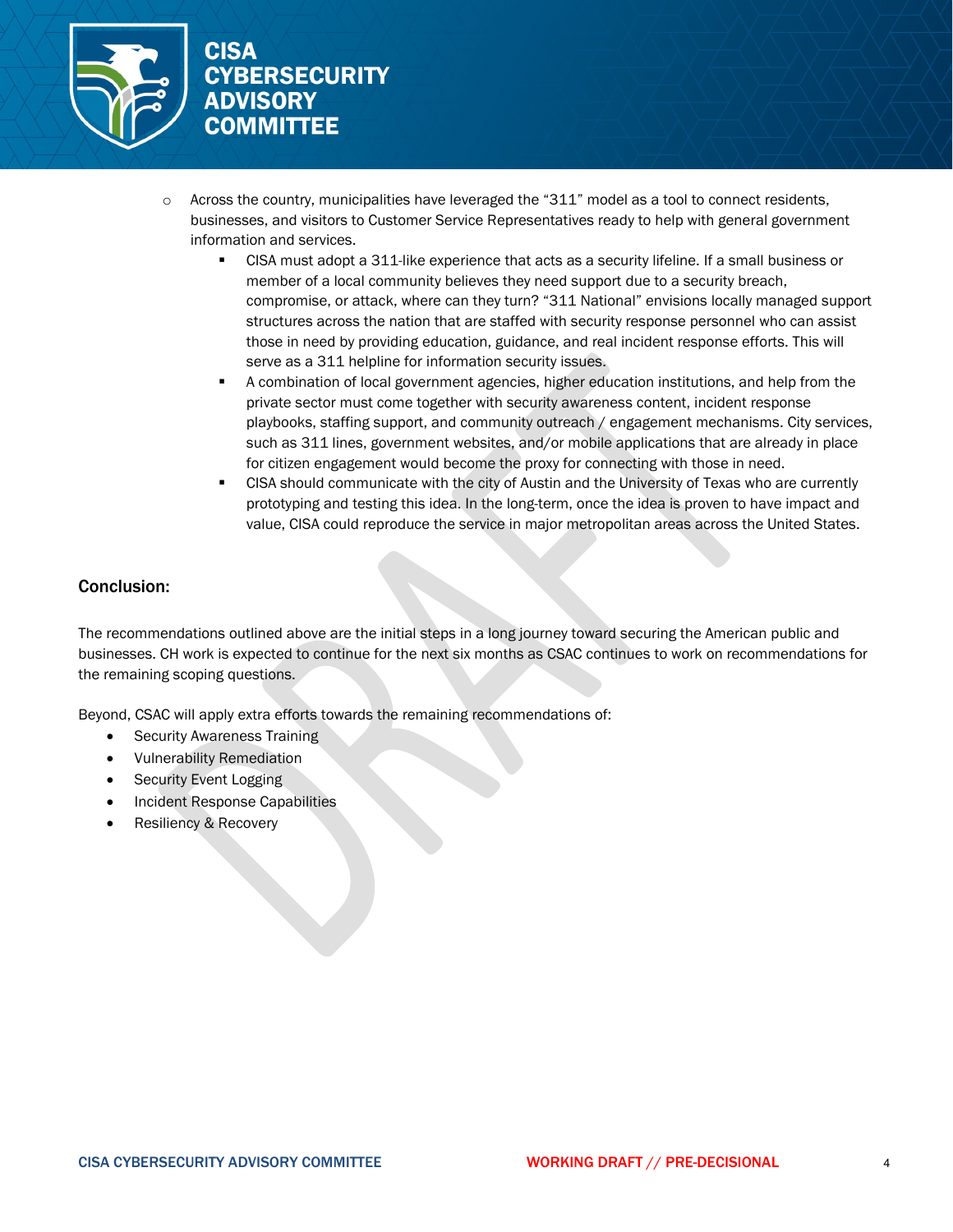

### Appendices:

The following Turning the Corner on Cyber Hygiene subcommittee members contributed towards this report:

- George Stathakopoulos, Chair
- Alex Stamos
- Nuala O'Connor
- Steve Schmidt
- **Bobby Chesney**
- **Matthew Prince**

Member subject matter experts:

- **Matt Kehoe**
- Jordana Siegel

Other contributors:

• Big Thanks to Mayor Steve Alder and the City of Austin

- <span id="page-8-1"></span>ii Unified Compliance, https://www.unifiedcompliance.com/products/search-controls/control/12497/
- <span id="page-8-2"></span>iii Unified compliance, https://www.unifiedcompliance.com/products/search-controls/control/12045/

- <sup>v</sup> Verizon's 2021 Data Breach Investigations Report https://www.verizon.com/business/resources/dbir/2021/masters-guide/
- <span id="page-8-5"></span><span id="page-8-4"></span>vi https://security.salesforce.com/mfa
- <span id="page-8-6"></span>vii https://blog.google/technology/safety-security/reducing-account-hijacking/
- <span id="page-8-7"></span>viii https://github.blog/2022-05-04-software-security-starts-with-the-developer-securing-developer-accounts-with-2fa/

<span id="page-8-0"></span><sup>i</sup> CompTIA Blog, dated 04/21/2022 - https://connect.comptia.org/blog/cyber-resiliency-begins-with-people-and-process-not-technology

<span id="page-8-3"></span>iv Microsoft Blog, dated 08/20/2019 - http://www.microsoft.com/security/blog/2019/08/20/one-simple-action-you-can-take-to-prevent-99-9 percent-of-account-attacks/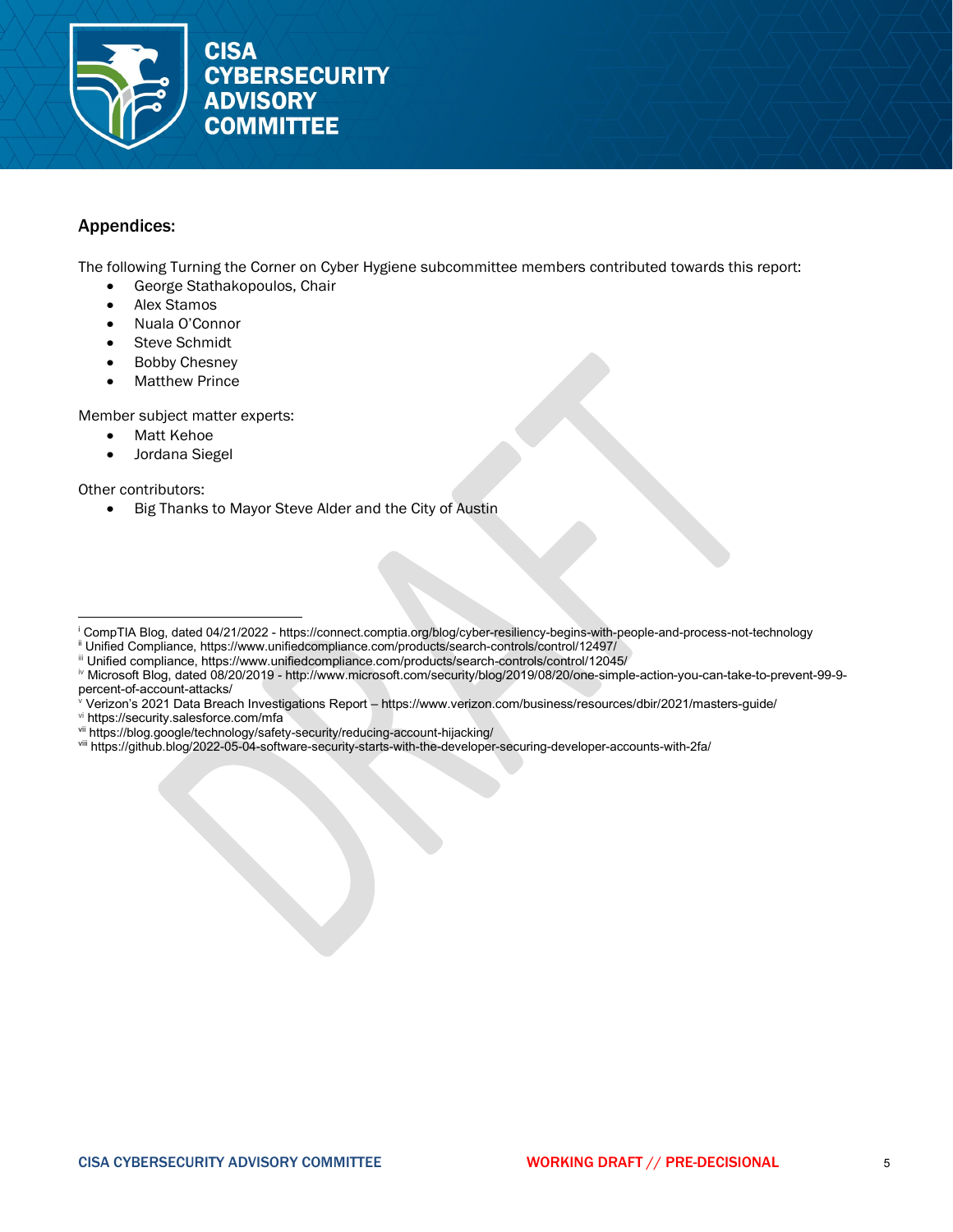

# DRAFT REPORT TO THE CISA DIRECTOR

# Technical Advisory Council

# Vulnerability Discovery and Disclosure Recommendations

# June 22, 2022

# Introduction:

The Technical Advisory Council Subcommittee was established to leverage the imagination, ingenuity, and talents of technical experts from diverse background and experiences for the good of the nation. The subcommittee was asked to evaluate and make recommendations tactical and strategic in nature. These Cybersecurity Advisory Committee (CSAC) recommendations for the June Quarterly Meeting focus on vulnerability discovery and disclosure.

CSAC conducted interviews with sector-specific agencies such as the Food and Drug Administration (FDA), product vendors, and CISA staff to determine the current state of vulnerability discovery and disclosure practices across government and industry and provide meaningful recommendations*.*

The act of disclosing a security vulnerability for an impacted system at first seems simple: Contact the maker or party responsible for a hardware or software system and report the problem. Unfortunately, in today's world it is not that simple, with competing equities, jurisdictions, regulations, legalities, and sometimes no clear reporting contact. Some manufacturers are responsive to reports, while others are hostile. What if the manufacturer can't be located or no longer exists?

The reporting party now has an ethical dilemma. They could stay silent while everyone dependent on the vulnerable system continues to use it, oblivious to the risk. They could make a public announcement revealing the vulnerability to put everyone on notice while also putting everyone at risk.

In this environment, CISA, acting as the nation's civilian defense agency, has the opportunity to improve the disclosure process through improved coordination, collaboration, and making the process more attractive to researchers, academics, and hackers wishing to do the right thing by reporting vulnerabilities.

# Findings:

CISA is best positioned to support, enable, facilitate, promote, and shepherd collaboration between effected parties including asset owners, sector specific agencies, state, local, tribal, territorial, international government partners, product vendors, and security researchers to reduce the exposure of the nation to emerging cyber security threats. CISA should communicate cross-sector norms and baselines and work with sector-specific agencies to determine impact. CISA should provide existing tools and training that facilitate collaboration and transparent workflows between stakeholders in the vulnerability discovery, resolution, and coordinated disclosure lifecycle.

The challenge for CISA is to determine how to add value by increasing coordination and reducing duplication of effort. Some sector-specific agencies already operate their own incident response centers, including coordinating and sharing information with organizations in the particular sector. The maturity of the sector-specific agencies varies depending on budget, availability of scalable staff, how well they have integrated their workflows with others, etc.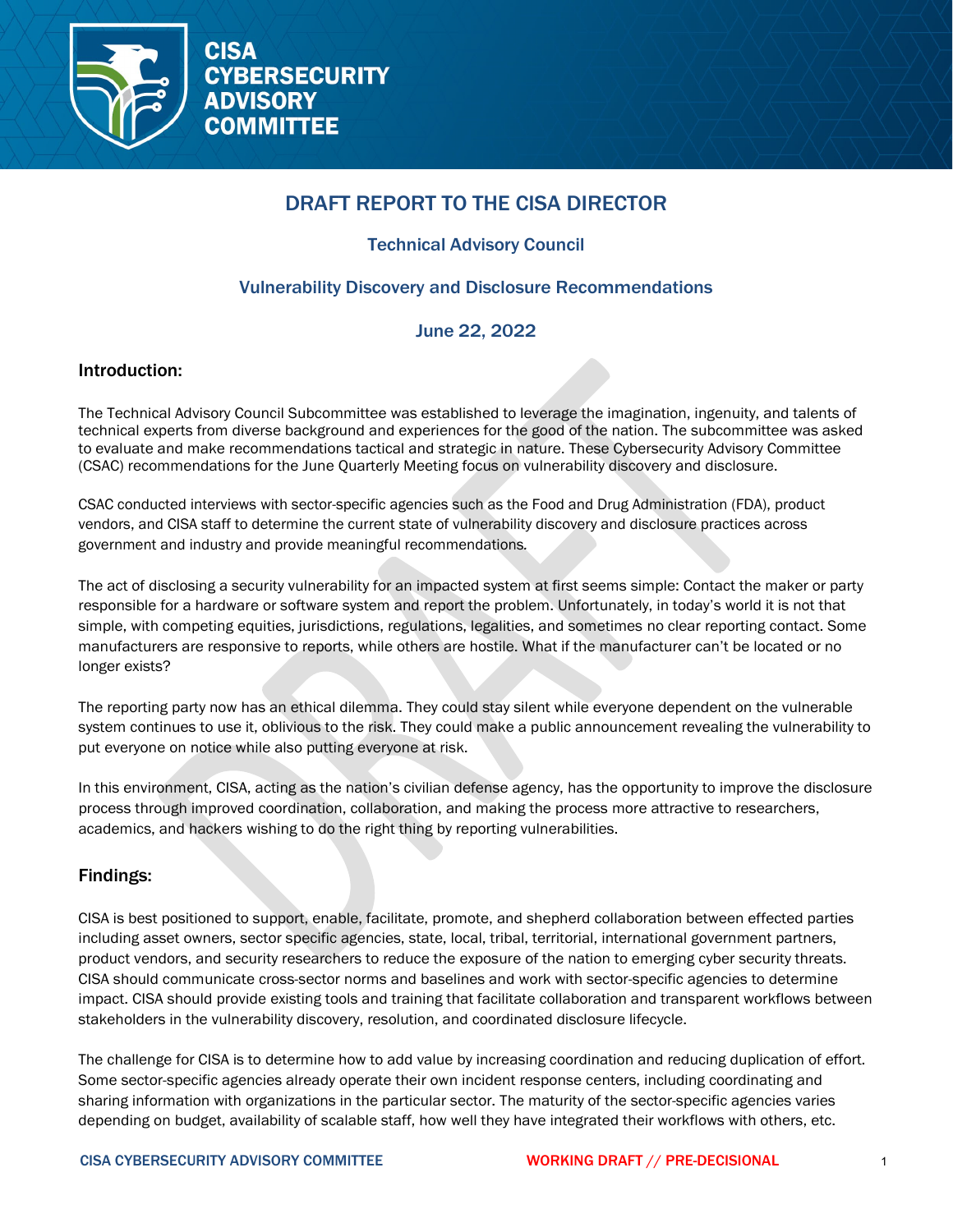

It is not uncommon for researchers reporting vulnerabilities to be individual contributors, and as such have limited time and energy to navigate complex or lengthy vulnerability coordination processes. The more they are tied up with bureaucratic requirements, the less likely they are to want to engage with the disclosure process in the future. Reducing friction for those disclosing is important in creating a healthy ecosystem of researchers. If it is too difficult to report the vulnerability, the risk of researchers publicly disclosing or not reporting at all, increases.

Effective vulnerability programs are engaging, transparent, timely, properly staffed, and have a proactive feedback loop between product teams, security researchers, and sector-specific agencies. Each one of these elements offers an opportunity to improve the overall effectiveness of the program. For example, successful vulnerability disclosure programs rely on a number of incentives to attract researchers to their program. Such incentives include bounty payments, public recognition of their contribution, and professional and peer respect.

# Recommendations:

CISA should implement the following actions in the respective timeframes to include:

- Develop incentives and access to information to aid security researchers who will submit vulnerabilities affecting critical systems. Examples include:
	- $\circ$  Grow the pool of potential researchers through work visa sponsorships and streamlined training opportunities.
	- $\circ$  Encourage continued participation by providing rewards such as public recognition and cash awards.
	- o Make vulnerability reporting beneficial to researcher careers through internships and career networking opportunities.
	- o Work with Congress and the Department of Justice to reduce legal liabilities for those wishing to report vulnerab[i](#page-15-0)lities with good faith, such as the DMCA exceptions for security research<sup>i</sup>.
	- o Standardize the reporting experience to reduce the back and forth necessary to clarify details.
	- $\circ$  Encourage the use of RFC 9116, security.txt which describes how to create a standardized way to inform security researchers on how to report a vulnerability".
		- For the Federal civilian agencies for which CISA has strong authorities, make this a mandatory requirement.
- Encourage an environment that works to enable frustration-free vulnerability research and reporting.
	- o Work with Congress and sector-specific regulatory agencies to require that manufacturers supply firmware images of every released version for the industry, which should be ultimately archived for future automated analysis.
- Invest in a central platform to facilitate the intake of suspect vulnerabilities and communication between security researchers, agencies, and vendors:
	- $\circ$  In order to help provide security researchers with a 'one-stop-shop' that will enable better disclosures and help them navigate government bureaucracies.
	- $\circ$  To improve visibility, transparency, communication, and resolution of vulnerabilities that affect multiple critical sectors.
- Simplify the reporting process and provide feedback to those reporting. Streamline the process to triage reported vulnerabilities and streamline the reporting process to reduce later uncertainty.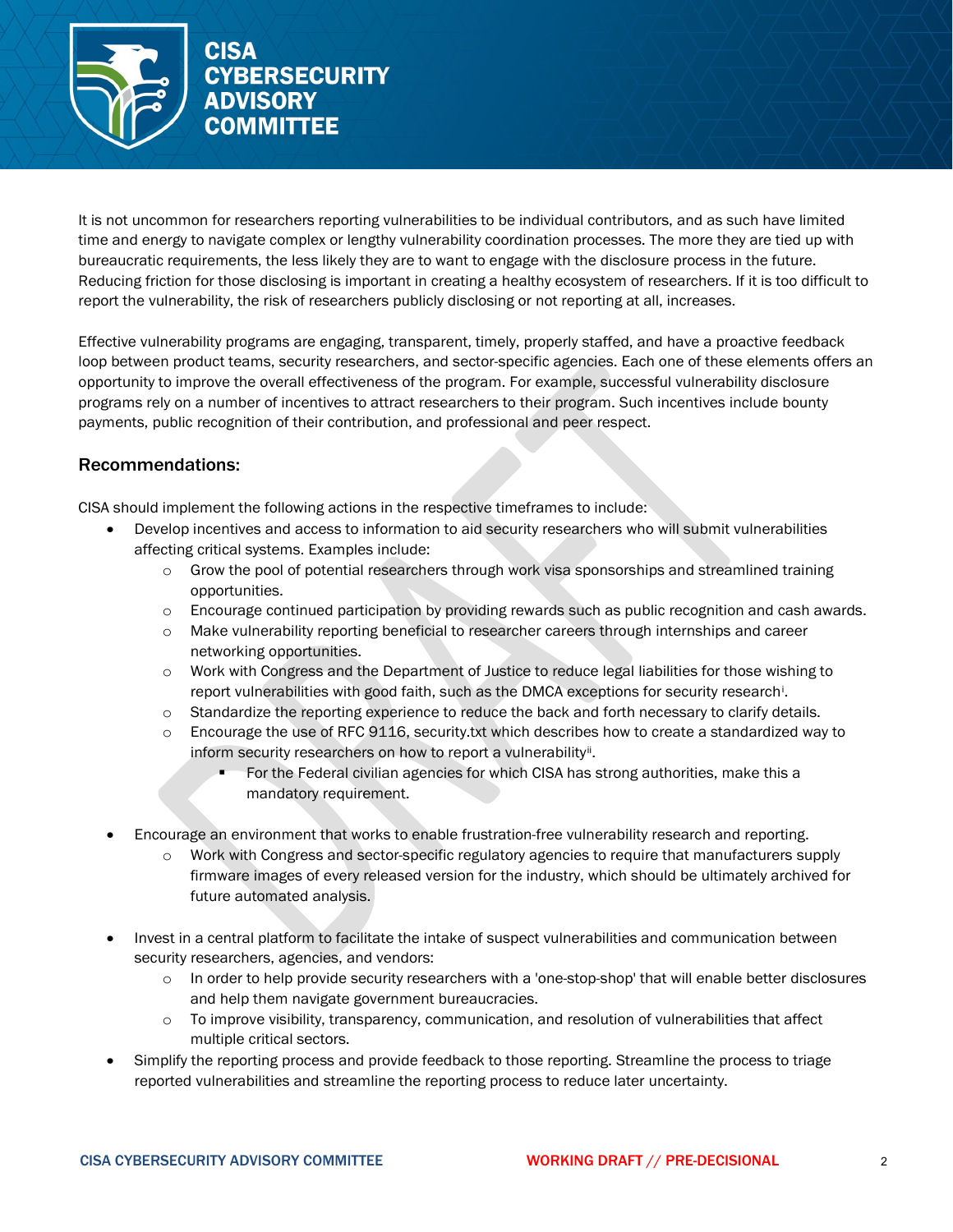

- CISA should invest in a centralized role in coordinating with sector-specific agencies, to ensure high quality evaluation and communication of vulnerabilities identified in products in their sector constituents.
- $\circ$  Ensure security researchers have visibility into the triage status of vulnerabilities they have submitted in the workflow.
- $\circ$  Enhance information sharing by create interagency workflows with sector-specific agencies, product vendors, asset owners, and trusted security researchers.
- $\circ$  Mitigate barriers to the technical community working with CISA by promoting, and improving upon, the existing portals such as Vulnerability Information and Coordination Environment (VINCE) to target specific industries.
- $\circ$  Support and promote key industry-specific international security standards and actively participate in their working groups. For example, part 4-1 of ISA/IEC 62443, which requires product vendors to have Product CERT teams that include support and collaboration for vulnerability disclosure and discovery would enhance industry coordination, and CISA could participate in the 62443 committee working groups.
- Improve the notification processes after a disclosure has been verified and acted on.
	- o Standardize the way in which reports are disseminated, in both human and machine-readable formats.
	- $\circ$  If applicable, connect the disclosure to the existing ATT&CK Framework<sup>iii</sup>.
	- o Ensure the disclosure information is easily searchable and can be sorted by make, model, brand, versions, and impacted sectors. Work with the community to leverage open-source projects (e.g., Industrial Control Systems (ICS) Advisory Project) and past ICS-CERT and US-CERT page approaches.

# Conclusion:

The Vulnerability Disclosure lifecycle in complex, depending on human interactions and judgement calls on how critical a disclosure may be. Standardizing as many steps as possible while considering the burden of disclosure can help reduce the friction to researchers. Better coordination between parties, through automation or more actionable notices, will help reduce the gap between when a disclosure is made and when a defensive action can be taken.

CISA, acting as a coordinator and source of trusted expertise, is in a unique position to improve the Vulnerability Disclosure Process not just for Department of Homeland Security or the civilian federal government, but to act as a model for everyone.

The committee will continue to interview necessary stakeholders and provide more research, observations, feedback, and recommendations that will enable CISA to better serve the critical infrastructure community and provide greater incentives and experiences for security researchers to continually improve responsible discovery and disclosure.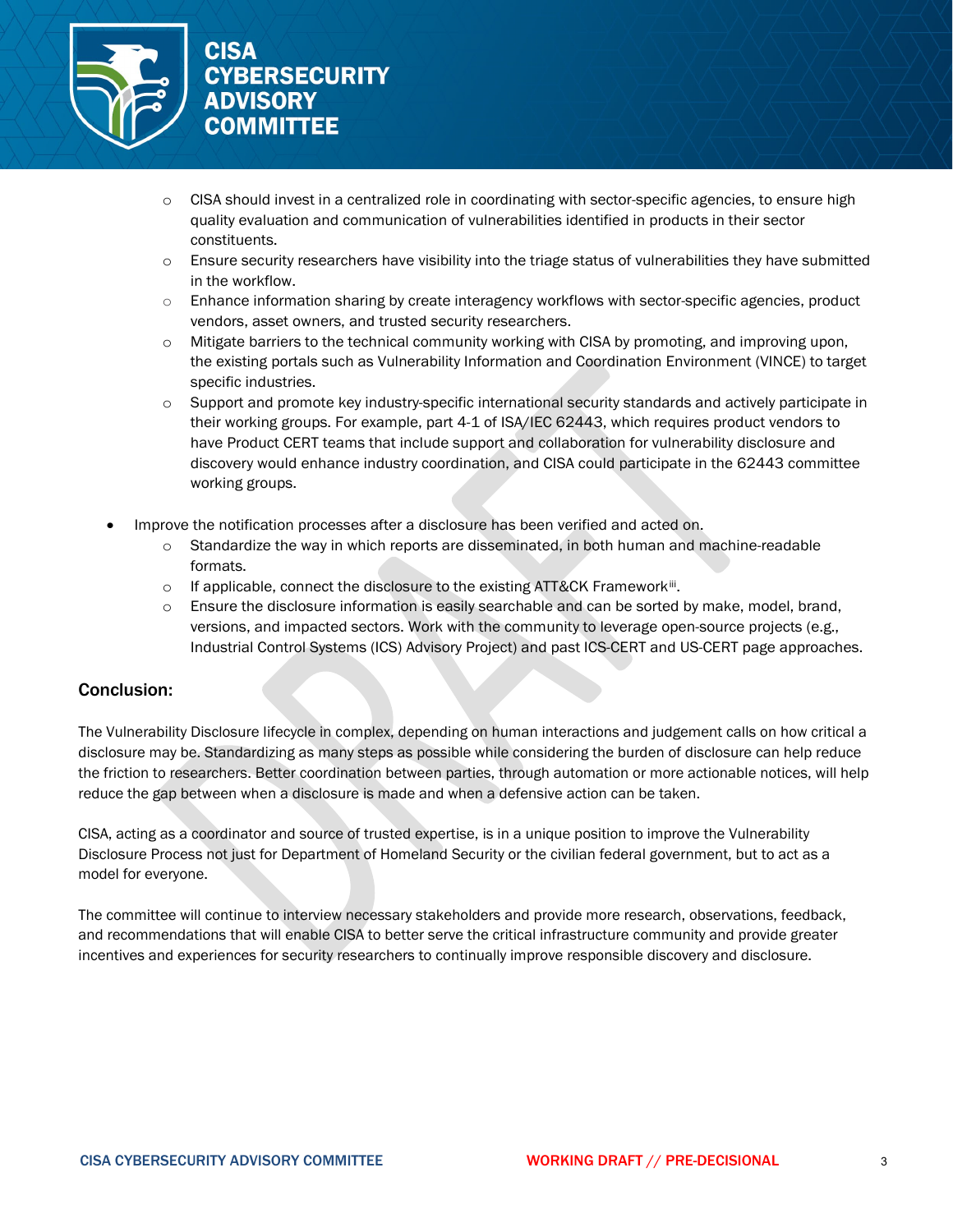

# Cyber Threat Intelligence Sharing Recommendations

### Introduction:

The Technical Advisory Council Subcommittee was established to leverage the imagination, ingenuity, and talents of technical experts from diverse background and experiences for the good of the nation. The subcommittee was asked to evaluate and make recommendations tactical and strategic in nature. These Cybersecurity Advisory Committee (CSAC) recommendations for the June Quarterly Meeting focus on cyber threat intelligence (CTI).

CTI is leveraged by Defenders, Blueteams, Security Operations, and Information Technology staff small and large as a means to narrow the superset of potential threats and adversaries to a smaller, actionable set. In best case scenarios, high-quality threat intelligence shared in a timely and efficient manner will enable defenders to take actions. When positioned within a simple Protect, Detect, and Respond security framework, cyber threat intelligence has the following value proposition:

#### • Protect:

CTI can be used to increase the security posture of entities including blocking traffic associated with an inbound threat, hardening specific configurations associated with an attack, patching, and reducing attack surface. CTI can also assist in identifying new patterns of attack which require additional controls.

Detect:

CTI, including Indicators of Compromise (IOC), can be used to analyze and hunt for adversary activity in an environment helping to scope the broad set of threats being monitored into a known set of active threats.

• Respond:

Connected to detection, actionable IOCs can help Data Forensics and Incident Response (DFIR) and adversary eviction by sharing IOCs and general intel on how to remediate an active threat.

Given a general understanding of the value of effective threat intelligence, what role could and should CISA play in helping to distribute and disseminate threat intelligence? CISA is in a unique position of influence and centrality which enables an organization to curate, arbitrate, and disseminate high quality threat intelligence across the government and private sector due to its mandate, authority, and position of trust.

CSAC recommends that CISA continue to invest in this capability as it has a proven value. CISA must make this CTI capability effective for its consumers across government and private sectors.

# Findings:

Currently, CISA has multiple programs with the goal to effectively facilitate dissemination of threat intelligence artifacts including:

- Cyber Information Sharing and Collaboration Program
- Automated Indicator Sharing

The CSAC has reviewed the documentation related to both programs and was able to understand its goal and challenges directly from the stakeholders within this program.

Based on this initial information, the CSAC has identified several opportunities for improving the effectiveness of its intel sharing program for private and public sector users. The following areas of improvement include:

- Consumption of CISA cyber threat intelligence is currently a manual process for many organization.
	- o Not every organization has the resources, infrastructure, or expertise to consume and apply much needed threat intelligence in defense in an automated and scalable manner. This limits the impact of the programs.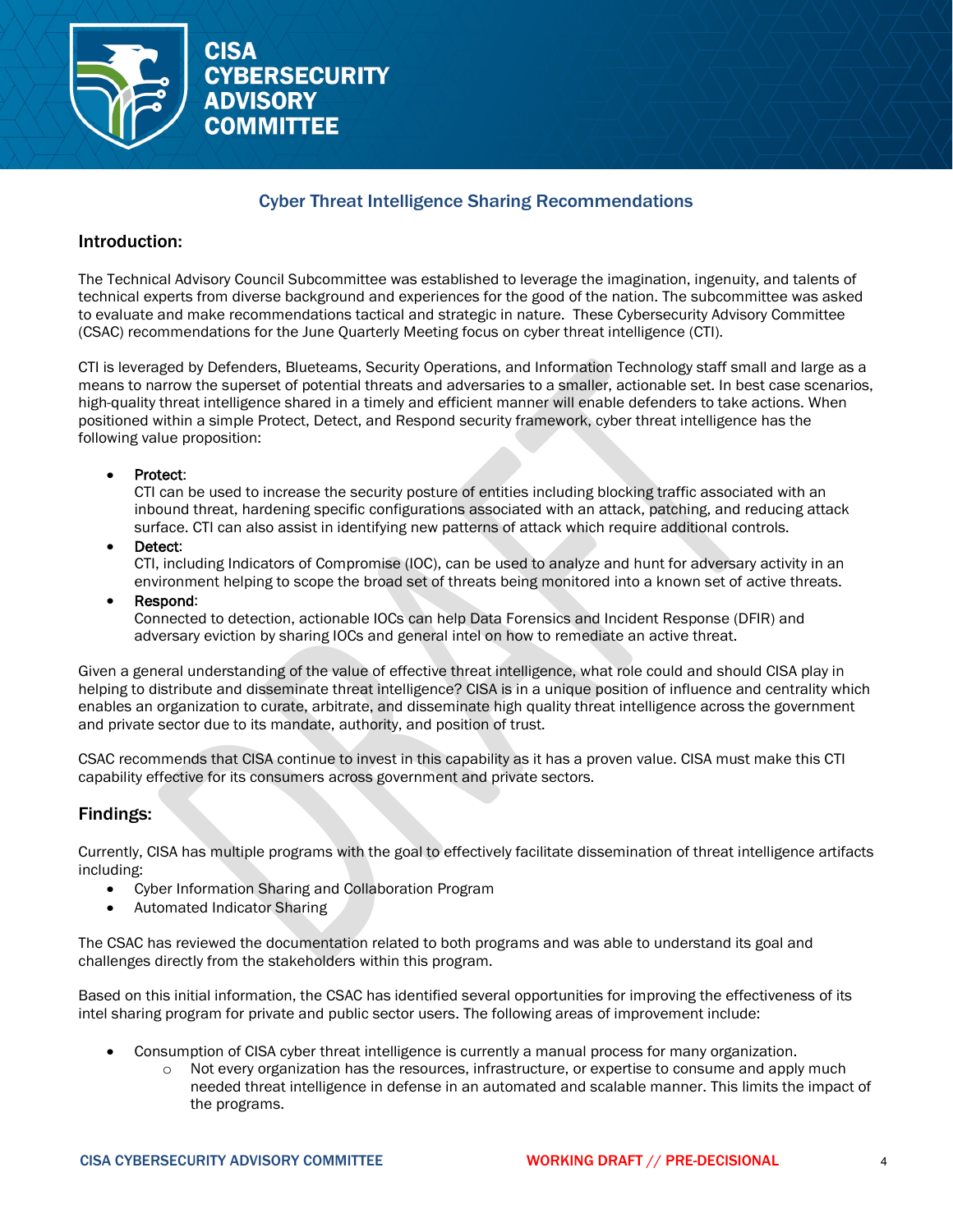

- Threat intelligence is optimized for detection and its current form is less useful for prevention and response which is a missed opportunity for impact.
	- $\circ$  The format and content of CTI deliverables like IOCs require a lot of knowledge and expertise on the part of the user to convert information into a form that can be applied as prevention capabilities. Examples include endpoint device and Operating System policy changes or infrastructure configuration to reduce the attack surface.
	- o Similarly, current IOCs are not optimized for DFIR or recovery and lack critical details for response.
- Smaller organizations, like local governments, lack the tools, infrastructure, and expertise to apply threat intelligence for either detection or proactive controls.
	- o Inconsistent capabilities across potential end users of threat intelligence limit the ability for it to have consistent application and thus impact. Many state and local governments have a need for defense and an understanding of the applicability but lack resources and expertise for security infrastructure.
	- o While free and/or opensource software instances of critical defense software like threat intelligence management, endpoint detection and response, network monitoring, and Security Information and Event Management (SIEM) capabilities exist, many users may not be aware of them or have a simple mechanism to apply and deploy these capabilities.
- Indicators are not consistently enriched.
	- o CISA is in a unique position at the nexus of private and public cybersecurity defense networks and communities. This means there is an opportunity to facilitate both technical enrichment (dynamic analysis, automated data intersection) and crowd sourcing of intel (comments, tagging, confidence votes) to improve the scope and impact of CTI indicators and make the Nation as a whole more secure. Today, only the base indicators are shared leaving an opportunity for impact.

These four problem areas are based on an initial assessment of CISA's threat intelligence sharing programs. More research, interviews, and analysis are required to identify more concrete challenges.

# Recommendations:

- Invest in a program to make "threat intelligence as a service" available to all qualified users.
	- o A portal which provides a fusion of indicators, automated feeds, crowd source comments, tagging, and enrichment with dynamic analysis would be a force multiplier for defenders who lack the resource or skill to create their own infrastructure. An example of a public service that exhibits many of these capabilities is Virustotal. A comparable service run by CISA and optimized for threat intelligence over malware analysis could have considerable impact and address many of the existing gaps.
	- o Reducing the barrier to entry for consumption and application of threat intelligence will broaden its reach and impact smaller organizations, in particular.
- Invest in enriching threat intelligence reports to be more applicable across the three key layers of defense.
	- o Non-durable IOCs, like Domain Name System or Internet Protocol information, have a limited time-tolive and are easily circumvented by attackers. If CISA was to increase focus on development and distribution of additional artifacts like group policy and configuration management scripts, and automated attack surface tooling given its unique view across industry and government, it would have a larger impact in defense by preventing attacks.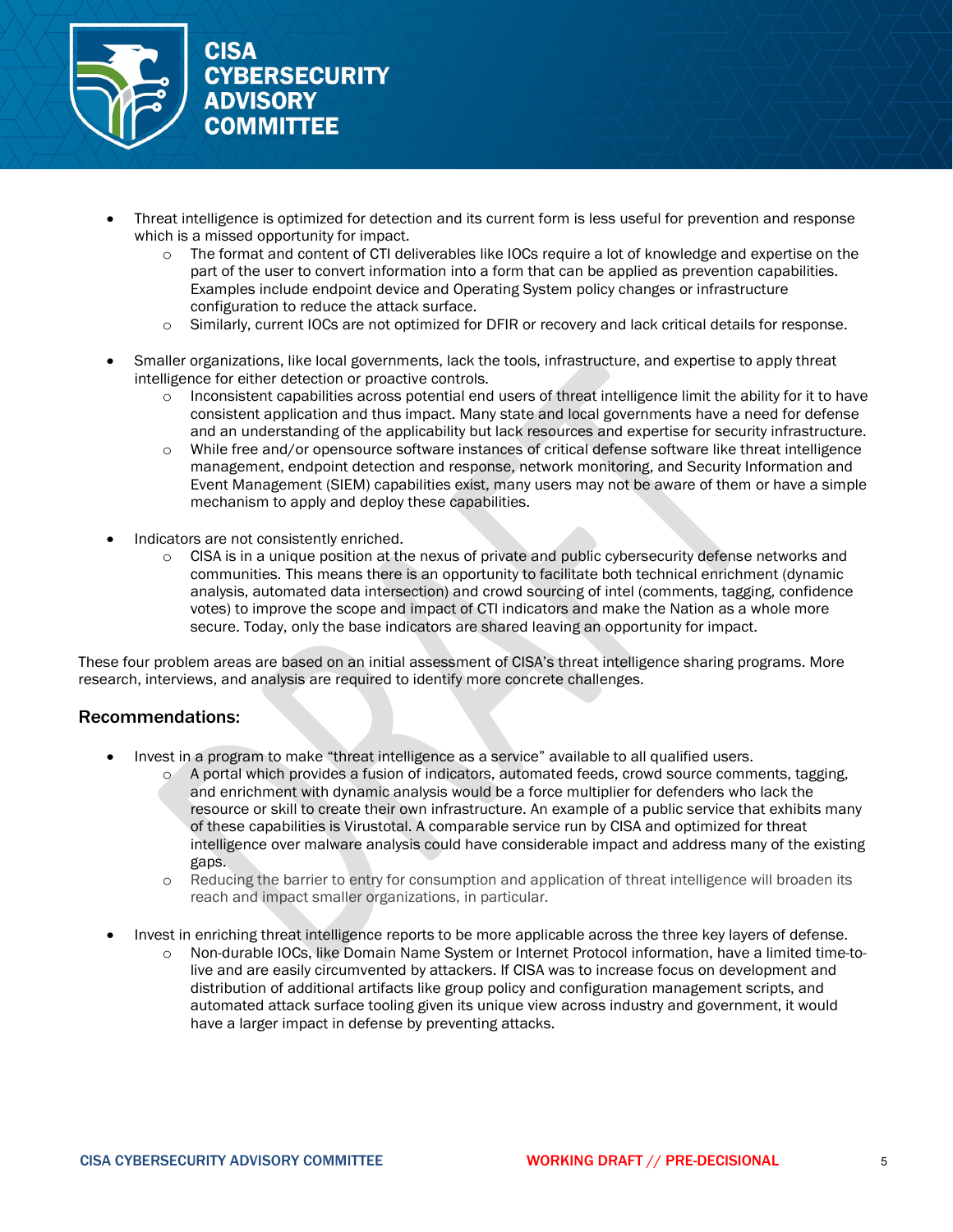

- Develop and distribute a common opensource stack available to all.
	- o Providing simple-to-download virtual machines or containers that include preconfigured threat intelligence management, SIEM, network analysis, and Endpoint Detection and Response agents along with training information would allow broader reach and impact of threat intelligence. This would enable smaller organizations to consume from CISA not only the information on threats but the means to apply this information in defense.
- Explore techniques to enable scalable and effective development of expertise in CTI.
	- o Related areas of cybersecurity, such as Vulnerability Research and Penetration Testing, have mature and scalable educational resources, frameworks, and platforms that help in developing needed talent. However, analogous resources for CTI seem to be limited and ad hoc. CISA can encourage the development of and improve the visibility of comprehensive training material, aligned with the technical suggestions above, that could be used by smaller organizations to upskill existing talent.

### Conclusion:

CISA is in a unique position to help all organizations in the U.S. become more secure by providing a real-time Threat Intelligence platform that not only has actionable IOCs but is also easily integrated with existing technology used by public and private organizations across the board. The CSAC will continue to investigate opportunities for improving CISA threat intelligence capabilities as the CSAC moves from draft to final form.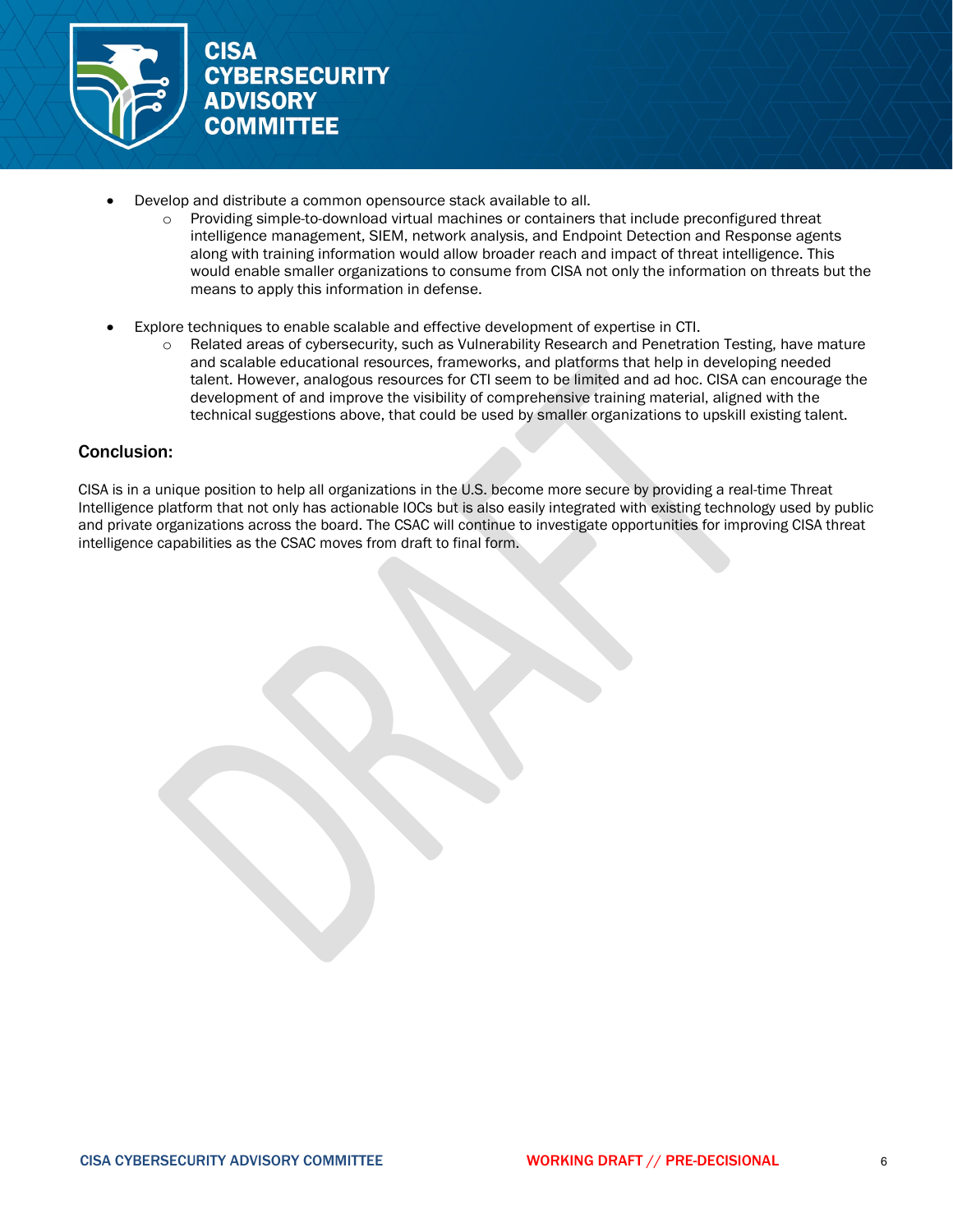

#### References:

- 1) *[Vulnerability Information and Coordination Environment](https://www.kb.cert.org/vince/)*
- *2) [Adolus: Framework for Analysis and Coordinated Trust](https://adolus.com/fact/overview/)*
- *3) [Finite State](https://finitestate.io/products/finite-state-platform/)*
- 4) *[NetRise Turbine: Next-Generation Firmware & IoT Security Platform](https://www.netrise.io/platform)*
- 5) *[ICS Vulnerability Advisory Project Portal](https://www.icsadvisoryproject.com/)*
- 6) *[Assessing the Potential Value of Cyber Threat Intelligence Feeds Watson](https://www.cisa.gov/sites/default/files/publications/Assessing%20Cyber%20Threat%20Intelligence%20Threat%20Feeds_508c.pdf)*
- 7) *Data-Driven Threat [Hunting Using Sysmon](https://dl.acm.org/doi/abs/10.1145/3199478.3199490)  [Vasileios Mavroeidis](https://dl.acm.org/profile/99659282445)*
- 8) *[MISP Open Source Threat Intelligence Framework](https://www.misp-project.org/)*
- 9) *[Using Open Tools to Convert Threat Intelligence into Practical Defenses: Threat Hunting Summit 2016](https://www.youtube.com/watch?v=_84eA4jQOec)*

<span id="page-15-1"></span>ii <https://www.rfc-editor.org/rfc/rfc9116>

<span id="page-15-2"></span>iii <https://attack.mitre.org/>

<span id="page-15-0"></span><sup>&</sup>lt;sup>i</sup> [https://en.wikipedia.org/wiki/Digital\\_Millennium\\_Copyright\\_Act#Anti-circumvention\\_exemptions](https://en.wikipedia.org/wiki/Digital_Millennium_Copyright_Act#Anti-circumvention_exemptions)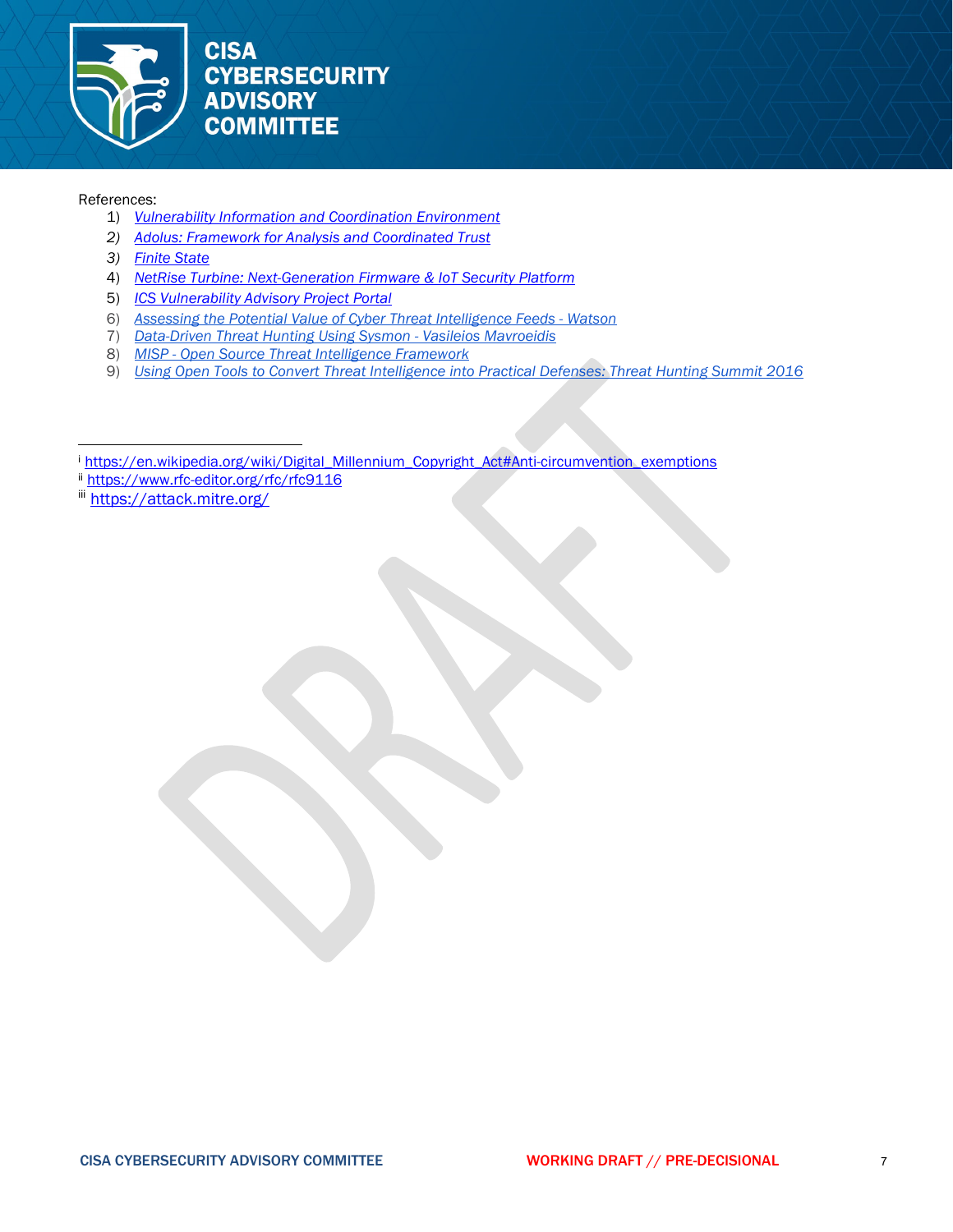

# Appendices (pertains to both Recommendation areas):

# Acronyms

| <b>ACRONYM</b>  | <b>DEFINITION</b>                                                                 |
|-----------------|-----------------------------------------------------------------------------------|
| <b>CERT</b>     | Cyber Emergency Response Team                                                     |
| <b>CISA</b>     | Cybersecurity and Infrastructure Security Agency                                  |
| <b>CISCP</b>    | Cyber Information Sharing and Collaboration Program                               |
| <b>CVD</b>      | <b>Coordinated Vulnerability Disclosure</b>                                       |
| <b>DFIR</b>     | Data Forensics and Incident Response                                              |
| <b>DOE</b>      | Department of Energy                                                              |
| <b>FDA</b>      | Food and Drug Administration                                                      |
| ICS OT          | Industrial Control Systems Operational Technology                                 |
| <b>ICS-CERT</b> | Industrial Control Systems Cyber Emergency Response Team                          |
| <b>IOC</b>      | Indicator of Compromise                                                           |
| ISA/IEC         | International Society of Automation / International Electrotechnical Organization |
| IT              | <b>Information Technology</b>                                                     |
| OS              | <b>Operating System</b>                                                           |
| <b>SIEM</b>     | Security Information and Event Management                                         |
| TAC             | <b>Technical Advisory Council</b>                                                 |
| ΤI              | Threat Intelligence                                                               |
| <b>TSA</b>      | <b>Transportation Security Agency</b>                                             |
| <b>US-CERT</b>  | US- Cyber Emergency Response Team                                                 |
| <b>VINCE</b>    | Vulnerability Information and Coordination Environment                            |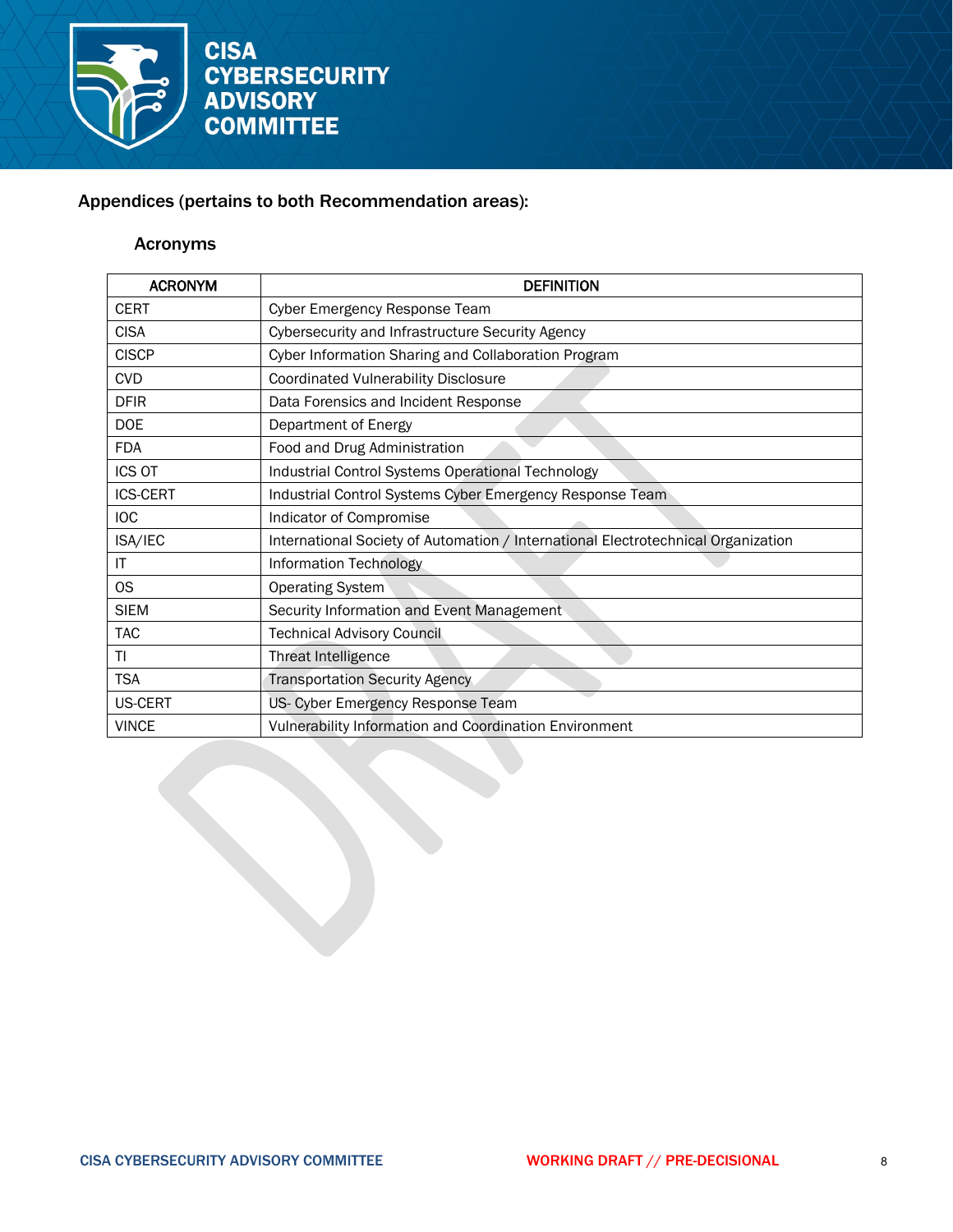

### Acknowledgements:

### Technical Advisory Council Members:

- Mr. Jeff Moss, Subcommittee Chair, DEF CON Communications
- Mr. Dino Dai Zovi, Cash App
- Mr. Luiz Eduardo, Aruba Threat Labs
- Mr. Isiah Jones, National Resilience Inc.
- Mr. Kurt Opsahl, Electronic Frontier Foundation
- Ms. Runa Sandvik, Security Researcher
- Mr. Yan Shoshitaishvili, Arizona State University
- Ms. Rachel Tobac, SocialProof Security
- Mr. David Weston, Microsoft
- Mr. Bill Woodcock, Packet Clearing House
- Ms. Yan Zhu, Brave Software

# Briefers and Other Subject Matter Experts:

Ms. Lindsey Cerkovnik, CISA Cybersecurity Division Vulnerability Disclosure Mr. Jay Gazlay, CISA Cybersecurity Division Vulnerability Disclosure Mr. Jeremiah Glenn, CISA Cybersecurity Division Mr. Eric Goldstein, CISA Ms. Aftin Ross, U.S. Food and Drug Administration Mr. Rob Suarez, Becton, Dickinson, and Company Ms. Nastassia Tamari, Becton, Dickinson, and Company Ms. Jessica Wilkerson, U.S. Food and Drug Administration Mr. Beau Woods, CISA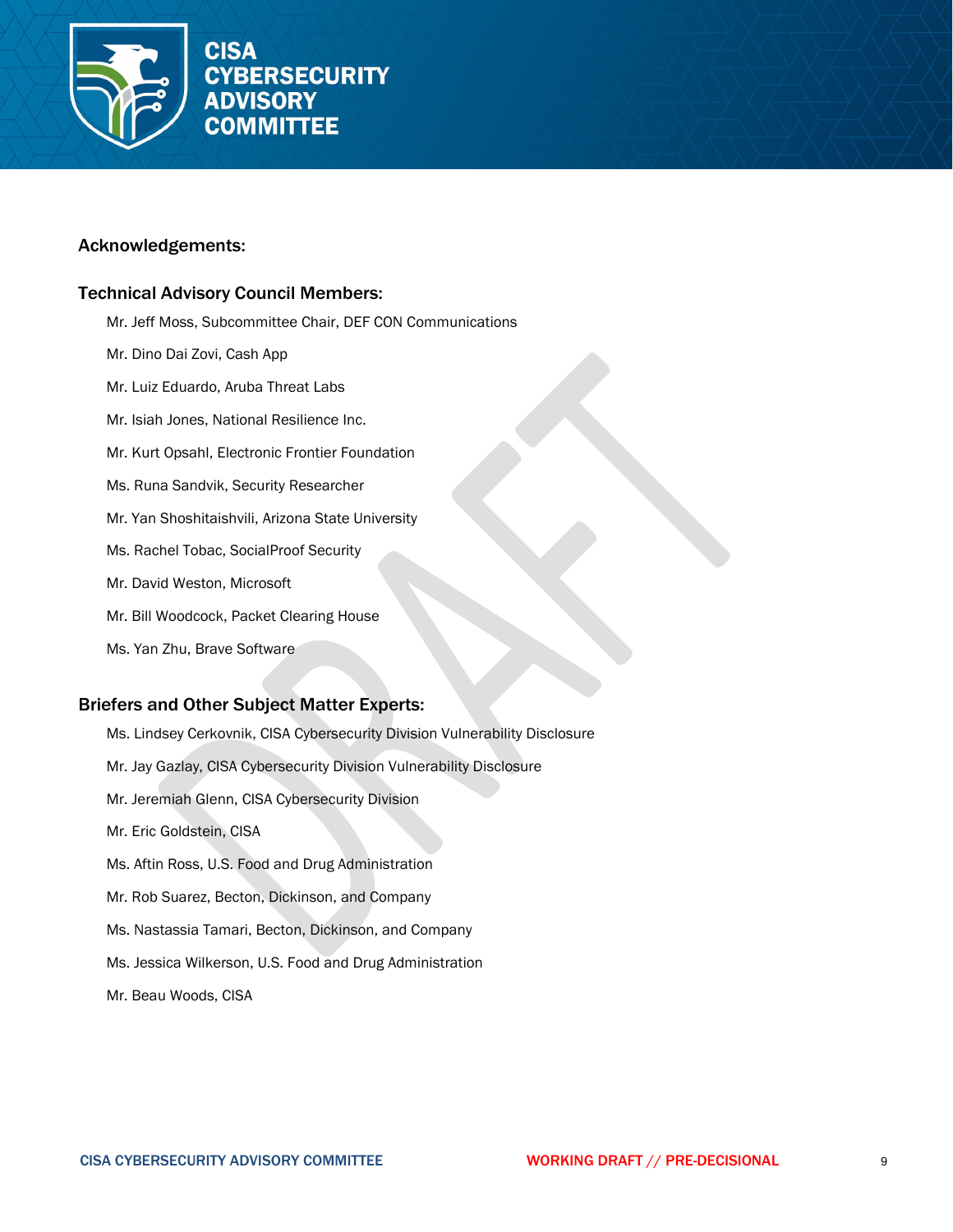

# DRAFT REPORT TO THE CISA DIRECTOR

# Protecting Critical Infrastructure from Misinformation and Disinformation

# June 22, 2022

### Introduction:

CISA's mission is to strengthen the security and resilience of the nation's critical functions. The spread of false and misleading information can have a significant impact on CISA's ability to perform that mission. CISA should take a similar risk management approach to these risks that it takes to cybersecurity risks.

Borrow[i](#page-22-0)ng from a growing body of research<sup>i</sup>, we define misinformation as information that is false, but not necessarily intentionally so; disinformation as false or misleading information that is purposefully seeded and/or spread for a strategic objective; and malinformation as information that may be based on fact, but used out of context to mislead, harm, or manipulate. The spread of false and misleading information poses a significant risk to critical functions like elections, public health, financial services, and emergency response. Foreign adversaries intentionally exploit information in these domains (e.g., through the production and spread of dis- and malinformation) for both short-term and long-term geopolitical objectives<sup>[ii](#page-22-1)</sup>. Pervasive MDM diminishes trust in information, in government, and in the democratic process more generally.

The initial recommendations outlined below focus primarily on mis- and disinformation (MD) about election procedures and election results. Future recommendations may seek to address the potential impacts on other critical functions and some of the unique challenges in identifying and countering malinformation.

The First Amendment of the Constitution limits the government's ability to abridge or interfere with the free speech rights of American citizens. The First Amendment and freedom of speech are critical underpinnings to our society and democracy. These recommendations are specifically designed to protect critical functions from the risks of MD, while being sensitive to and appreciating the government's limited role with respect to the regulation or restriction of speech.

CISA is uniquely situated to help build awareness of MDM risks and provide a robust set of best practices related to transparency and communication when addressing mis- and disinformation, specifically in the election context.

# Findings:

In addition to researching the issue of MDM more broadly, our committee gathered input from election officials, many of whom are acutely struggling to address mis- and disinformation. Election officials, especially those in small jurisdictions, often lack the training and resources to identify and address the spread of false claims, which is becoming an increasingly demanding aspect of their jobs. Meanwhile, mis- and disinformation are undermining trust in their work and leading to personal harassment and even physical threats.

# "Responding to misinformation is my day job. My night job is running elections."

— Stephen Richer (Recorder, Maricopa County AZ)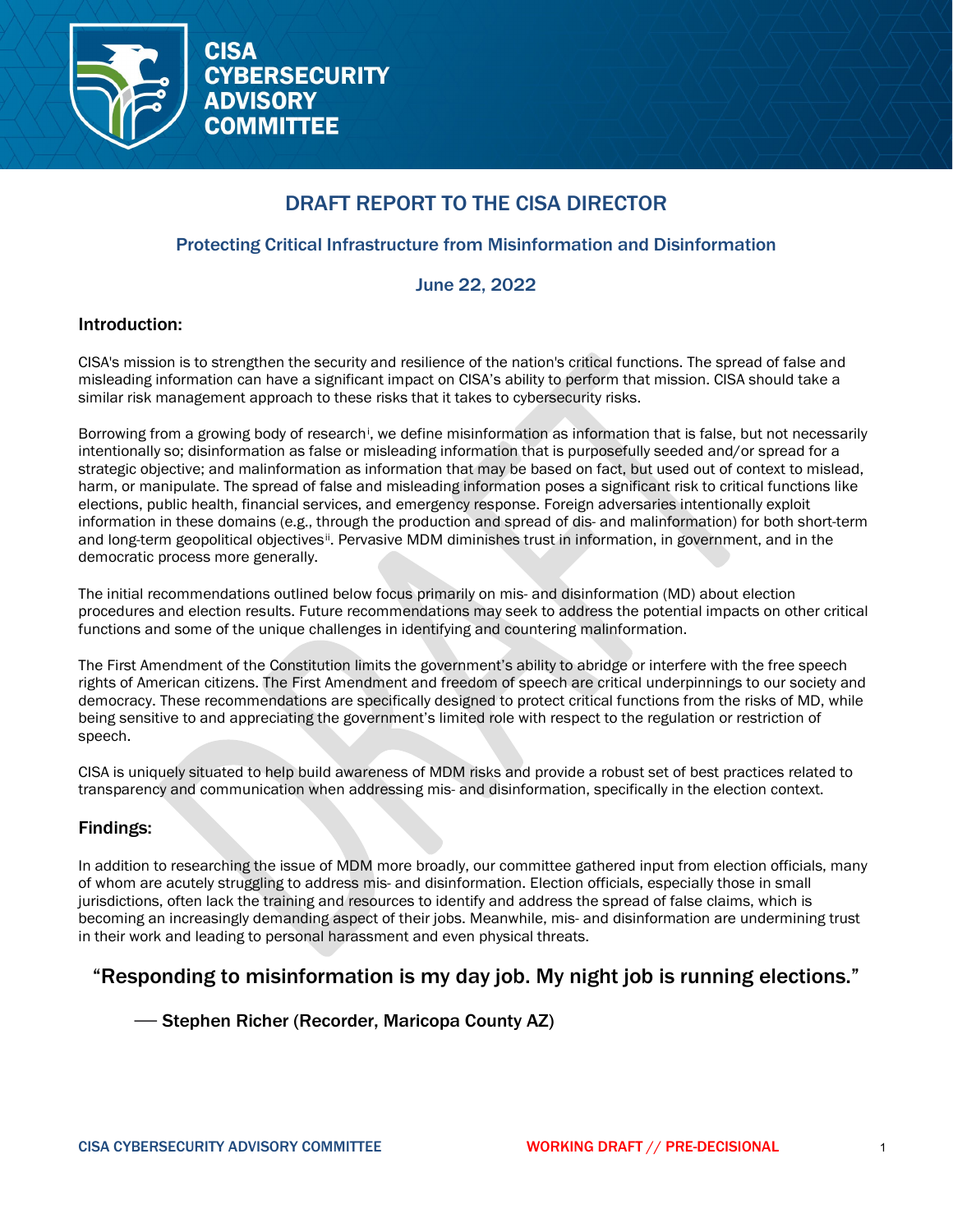

### Recommendations:

CISA is positioned to play a unique and productive role in helping address the challenges of MD, especially regarding its mission of protecting election-related critical infrastructure.

- CISA should focus on MD that risks undermining critical functions of American society including:
	- o MD that suppresses election participation or falsely undermines confidence in election procedures and outcomes.
	- o MD that undermines critical functions carried out by other key democratic institutions, such as the courts, or by other sectors such as the financial system, or public health measures.
	- o MD that promotes or provokes violence against key infrastructure or the public.
	- o MD that undermines effective responses to mass emergencies or disaster events.
- In this work, CISA's activities should be similar to the Agency's actions to detect, warn about, and mitigate other threats to critical functions (e.g., cybersecurity threats).
	- The initial recommendations focus primarily on MD about election procedures and election results. In the elections context, false information about when, where, and how to vote can disenfranchise voters and the proliferation of false and misleading claims about election processes can reduce confidence in results. More problematically, the proliferation of false and misleading claims about elections can make it difficult to identify and counter any real threats to election integrity, such as from foreign adversaries that leverage disinformation as part of a multi-dimensional attack on election infrastructure.
	- $\circ$  Currently, many election officials across the country are struggling to conduct their critical work of administering our elections while responding to an overwhelming amount of inquiries, including false and misleading allegations. Some elections officials are even experiencing physical threats. Based on briefings to this subcommittee by an election official, CISA should be providing support — through education, collaboration, and funding — for election officials to pre-empt and respond to MD. The specific recommendations below detail how CISA can do this.
- CISA should consider MD across the information ecosystem.
	- In the last decade, the challenge of MD and its threat to democratic societies has become increasingly salient around the globe, including here in the United States.<sup>iij</sup> The Internet, and in particular social media platforms, have played a complex role in this rise — from disrupting the role of traditional "gatekeepers" in the dissemination of information; to vastly accelerating the speed and scale at which information travels; to providing new vectors for manipulation and access for "bad actors" to vast audiences. Researchers are still working to understand the contours of the relationship between social media and MD, even as the platforms themselves — and the norms that guide use on them — are ever-changing. And it is important to note that the outsized attention paid to social media regarding these issues may not accurately represent the proportionality of their role. These sites are part of a broader ecosystem that includes other online websites (e.g., state-run media like Russia Today (RT) – an American branch of Russian state-funded media network) and gray propaganda networks associated with Russia, China, and Iran) and more traditional media (e.g., AM radio and cable news). The problem of MD manifests as information activity across many different parts of this ecosystem.
	- $\circ$  CISA should approach the MD problem with the entire information ecosystem in view. This includes social media platforms of all sizes, mainstream media, cable news, hyper partisan media, talk radio, and other online resources.
- CISA should work across four specific dimensions of MD to include: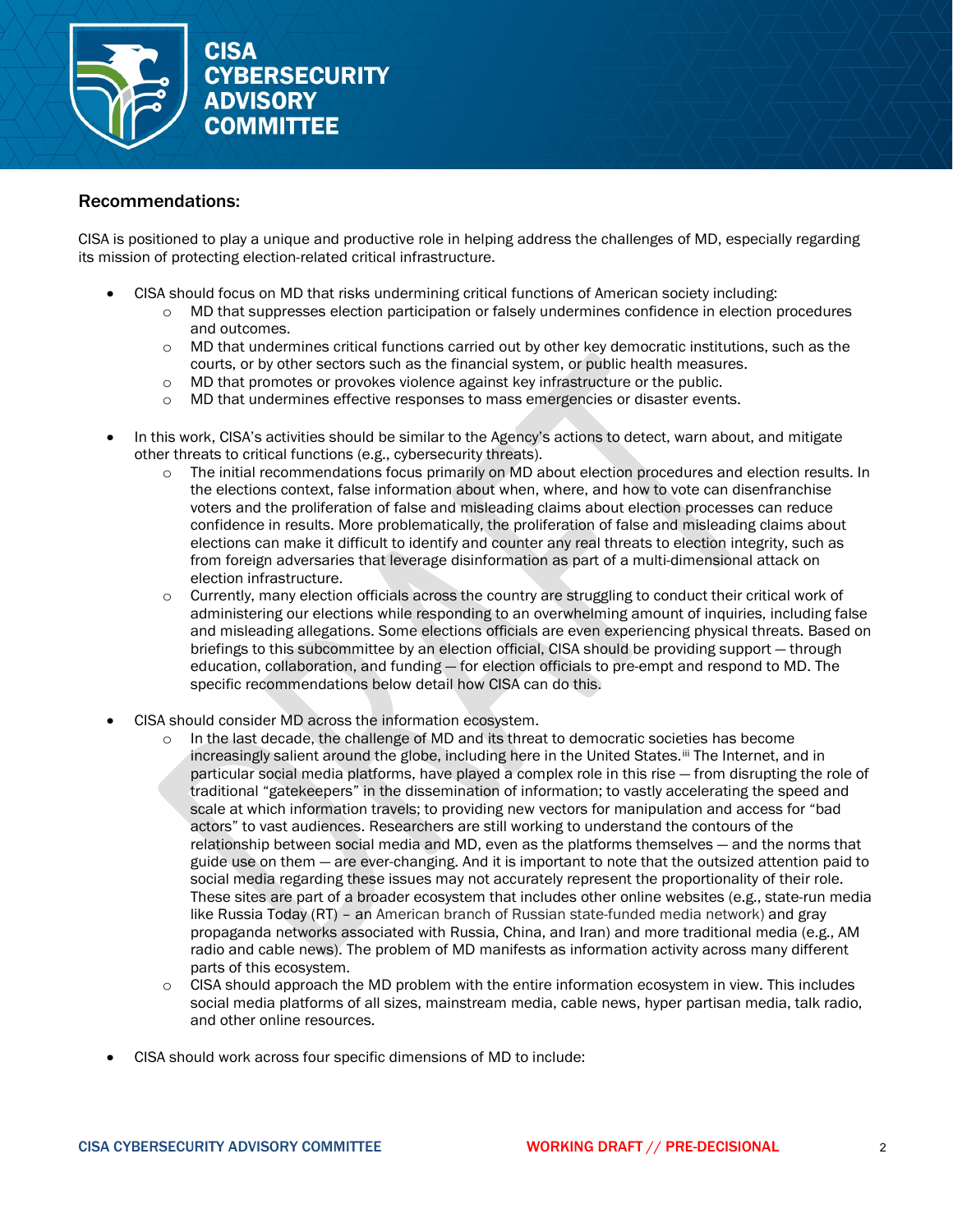

- o Building Society Resilience to MD. CISA should continue serving a mission of building resilience through broad public awareness campaigns about the challenges of mis- and disinformation and strategies for the public and other specific audiences (e.g., election officials, journalists, etc.) to use to build individual and collective resilience. Here, the focus should be both on enhancing information literacy for the modern information environment and on supporting and integrating civics education into those efforts. Information literacy should include understanding the dynamics of the modern information space (social networks, influencers, and algorithms), understanding and identifying tactics of manipulation, and generally becoming savvier participants in interactive information spaces. The goal should be to both teach people the skills (*how* to identify mis- and disinformation) and provide motivation for using those skills (*why* they don't want to engage with and/or spread misand disinformation). This dimension aligns with the CISA's "Cyber Hygiene" mission.
- o Proactively Addressing Anticipated MD Threats. CISA should also look at ways to anticipate and mitigate the impact of specific content and narratives impacting its mission of protecting critical functions. These efforts include proactively addressing anticipated threats through education and communication. They require applying knowledge learned from responding to past mis- and disinformation to anticipated, future events. Where possible, CISA should proactively provide informational resources — and assist partners in providing informational resources — to address anticipated threats. In cases where specific narratives are anticipated, CISA should help to educate the public about those narratives, following the best practices suggested by the most recent research. (The research on "debunking vs. prebunking" is ongoing, so CISA must stay up to date on the current recommendations.) Proactive work should also include identifying and supporting trusted, authoritative sources in specific communities (e.g., in the elections context, local media and election officials). These efforts should also include building knowledge and experience that can empower individuals to be more resilient against divisive and despair-inducing disinformation. CISA should support these efforts by creating and sharing materials; by providing education and frameworks for others to produce their own materials; and through funding to local election officials and external organizations to assist in this work.
- Rapidly Responding to Emergent and/or Persistent Informational Threats: CISA should also work to rapidly respond — through transparency and communication — to emergent informational threats to critical infrastructure. This will require a system of rapid identification, analysis, and applying best practices to develop and disseminate communicative products. CISA should work with and provide financial support to external partners who identify emergent informational threats and utilize its strengths in developing and disseminating communicative products to address false and misleading narratives. CISA should also prioritize, where possible, boosting first-hand, trustworthy, and authoritative sources (e.g., election officials) in their efforts to rapidly respond to informational threats. CISA should also be a place where people can find out how to tap into credible sources, governmental and non-governmental. These response efforts can be actor-agnostic, but special attention should be paid to countering Rapidly Responding to Emergent and/or Persistent Informational Threats: CISA should also work to rapidly respond — through transparency and communication — to emergent informational threats to critical infrastructure. This will require a system of rapid identification, analysis, and applying best practices to develop and disseminate communicative products. CISA should work with and provide financial support to external partners who identify emergent informational threats and utilize its strengths in developing and disseminating communicative products to address false and misleading narratives. CISA should also prioritize, where possible, boosting first-hand, trustworthy, and authoritative sources (e.g., election officials) in their efforts to rapidly respond to informational threats. CISA should also be a place where people can find out how to tap into credible sources, governmental and non-governmental. These response efforts can be actor-agnostic, but special attention should be paid to countering foreign threats.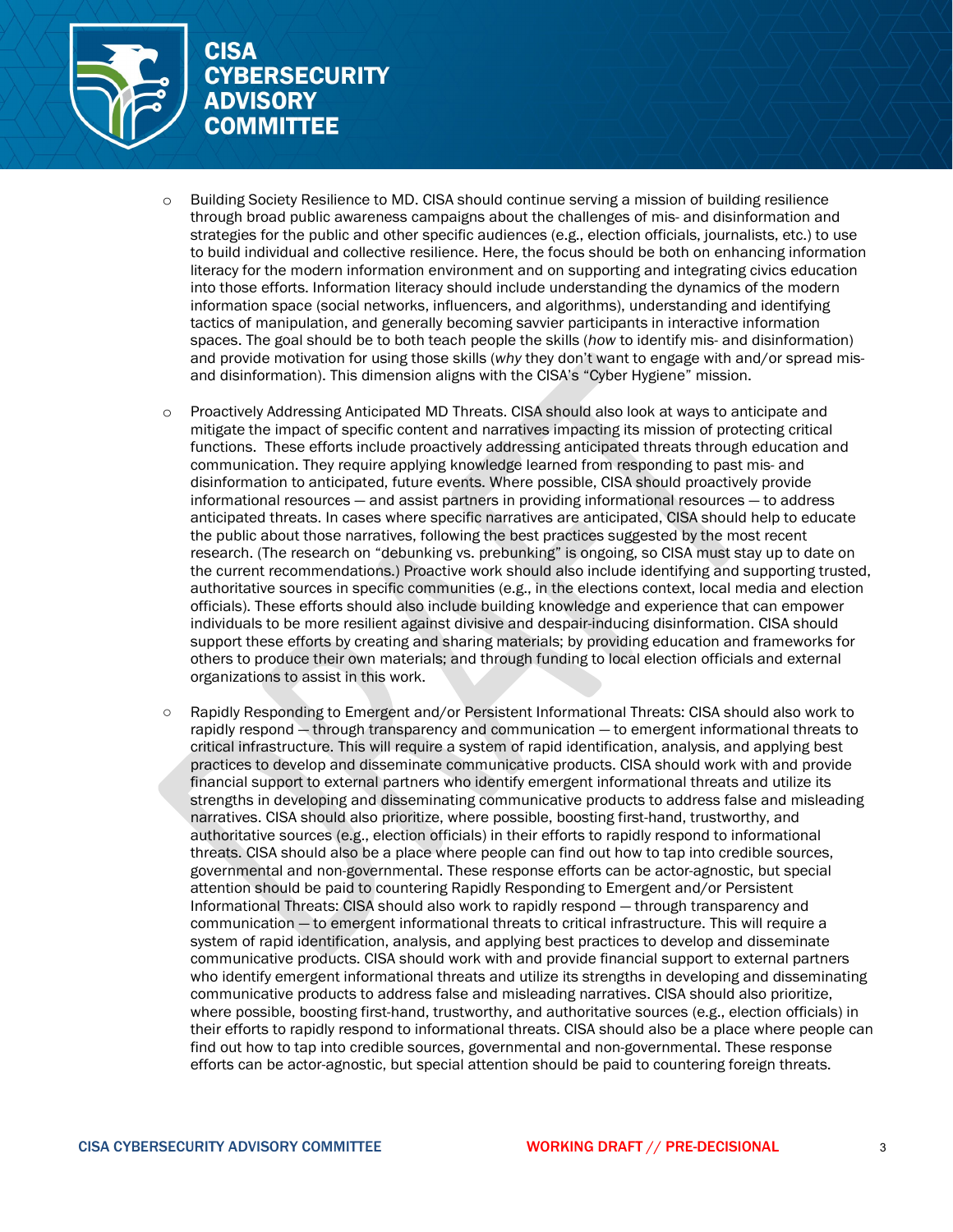

- Countering Actor-Based Threats: CISA should work collaboratively to identify, communicate, and address actor-based MD threats (e.g., foreign and/or criminal MD campaigns that target critical infrastructure).
- The prioritization of these different aspects of the mission will necessarily be dynamic. During nonelection periods and absent other pressing concerns or crises, the primary focus should be on resilience and proactively addressing anticipated threats. During the election period and other active events, the focus shifts to addressing specific and sometimes emergent informational threats through rapid communication.
- On the proactive dimension, CSAC recommends two time-sensitive items related to the 2022 election to include:
	- $\circ$  CISA should support local election officials in producing a "What to Expect on Election Day" plan to proactively address misleading narratives that may arise due to the specific contours of their election materials and procedures, such as through education and communication. This work could include direct collaboration or building educational materials and templates that election officials can use to generate their own plans and resources.
	- $\circ$  CISA should convene a 2022 "What to Expect on Election Day" workshop, to bring together representatives from government agencies and social media platforms, legacy media including local journalists, researchers, and election officials to map out, plan for, and stage resources to address informational threats to the 2022 election (in August 2022) and the 2024 election (convene by April 2024).
	- $\circ$  On the response dimension, during the 2022 election, CISA should continue to proactively participate— in collaboration with outside researchers and those with first-hand authoritative information—in correcting MD that poses a significant threat to critical functions. If possible, CISA should also support external organizations doing MD response work in their own communities — especially organizations in specifically targeted communities, including veterans, faith communities, the Black and Latino communities, immigrant communities, etc. — with grant funding.
	- o In doing this work, CISA should operate with the following principles to help build trust in the work and its role:
		- Transparency: Processes, participants and sources of information should be transparent. Collaboration: CISA should prioritize collaboration, not only amongst the different government
		- agencies supporting this work, but also by bringing in civil society, academia, and industry. Speed/Accuracy: Time is of the essence in this work and CISA should act with speed, while
		- being deliberate, accurate and thoughtful.
- CISA should work internally and with collaborators to develop metrics for measuring the impacts of its efforts.
	- o To understand the impacts of MD and the efficacy of counter-MD efforts, society needs to develop new metrics, new methods of analysis, and new infrastructure to measure the often diffuse effects of manipulation in a complex sociotechnical system. Though a particular case of MD can have acute impact, some of the more pervasive effects can manifest over long time periods and with both direct and indirect dimensions. This presents a challenge for measuring both impact and mitigation efforts[iv](#page-22-3).
	- More research should be done to identify measurable indicators of impact, but initial metrics may include:
		- For general resilience work and proactive messaging: Measuring the spread and engagement of specific CISA campaigns and/or messages. Measuring the efficacy of certain messages (in reducing engagement by participants in MD content).
		- **For proactive work: Measuring the size and strength of the networks built (of key** stakeholders, trusted sources, and voices, etc.).
		- For rapid response: Measuring how long it takes to respond, the reach of the response, and the number of threats addressed.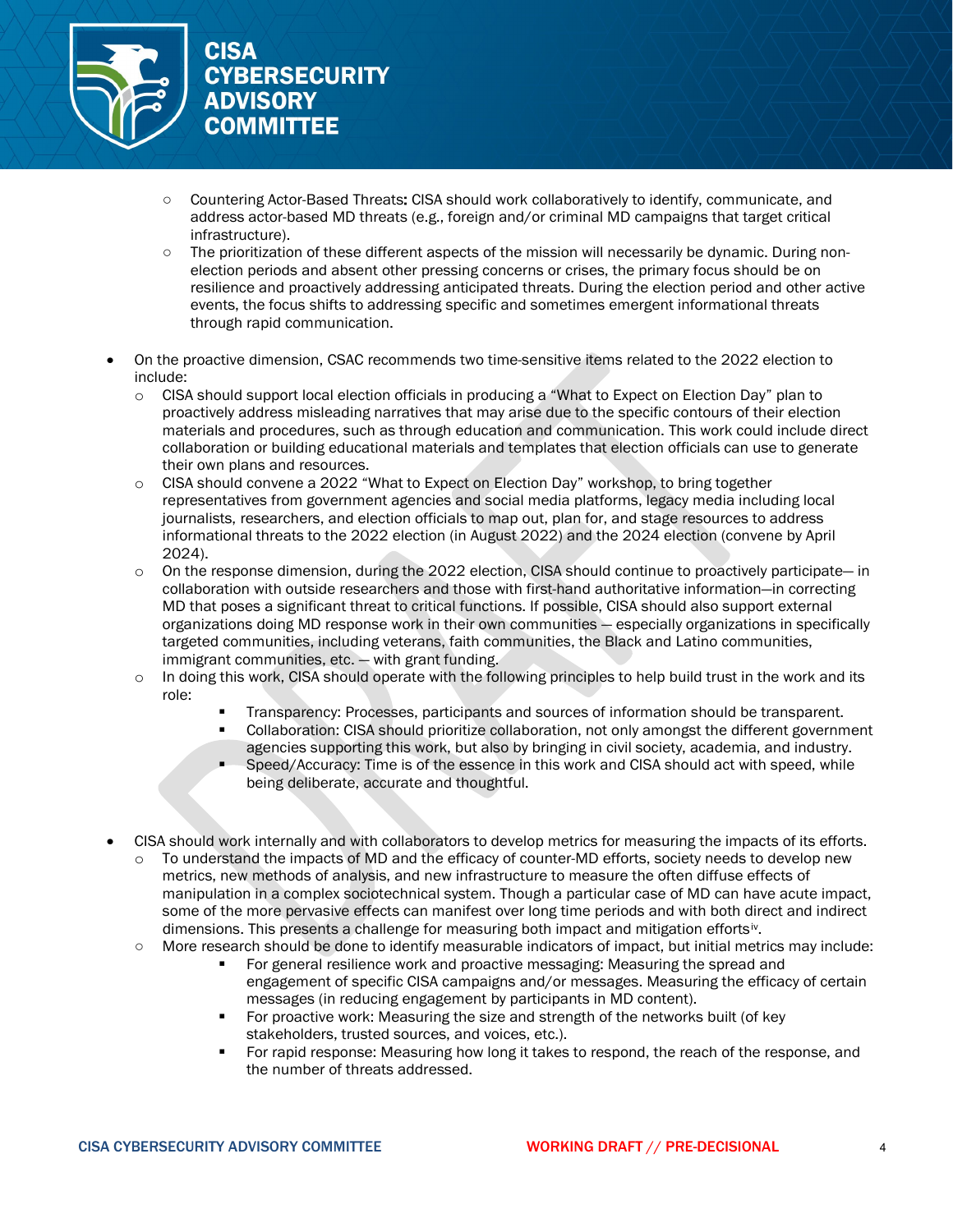

- For actor-based threats: Measuring the number of threats identified and/or addressed, the time to respond, and the impact of the response (e.g., on the activities of the identified actors).
- CISA should invest in external research to assess the impact of MD threats and the efficacy of interventions.
	- o More research is needed to develop models and methods for assessing the direct and indirect effects of MD on society. CISA should support this research, through funding and, where appropriate, collaboration. For example, CISA should consider funding third-party research to measure the reach and efficacy of their counter-MD activities. CISA should also support efforts to increase the transparency of social media platforms to enable more research into impacts and interventions online.

<span id="page-22-3"></span>iv Rid.

<span id="page-22-0"></span><sup>i</sup> Jack, Caroline. "Lexicon of lies: Terms for problematic information." Data & Society 3, no. 22 (2017): 1094-1096. ; Wardle, Claire, and Hossein Derakhshan. "Information disorder: Toward an interdisciplinary framework for research and policymaking." (2017). ; Starbird, Kate, Ahmer Arif, and Tom Wilson. "Disinformation as collaborative work: Surfacing the participatory nature of strategic information operations." Proceedings of the ACM on Human-Computer Interaction 3, no. CSCW (2019): 1-26.

<span id="page-22-1"></span>ii Rid, Thomas. Active Measures: The secret history of disinformation and political warfare. Farrar, Straus and Giroux, 2020.

<span id="page-22-2"></span>iii Spaulding, Suzanne E., Eric Goldstein, and John J. Hamre. Countering Adversary Threats to Democratic Institutions: An Expert Report. Center for Strategic & International Studies, 2018.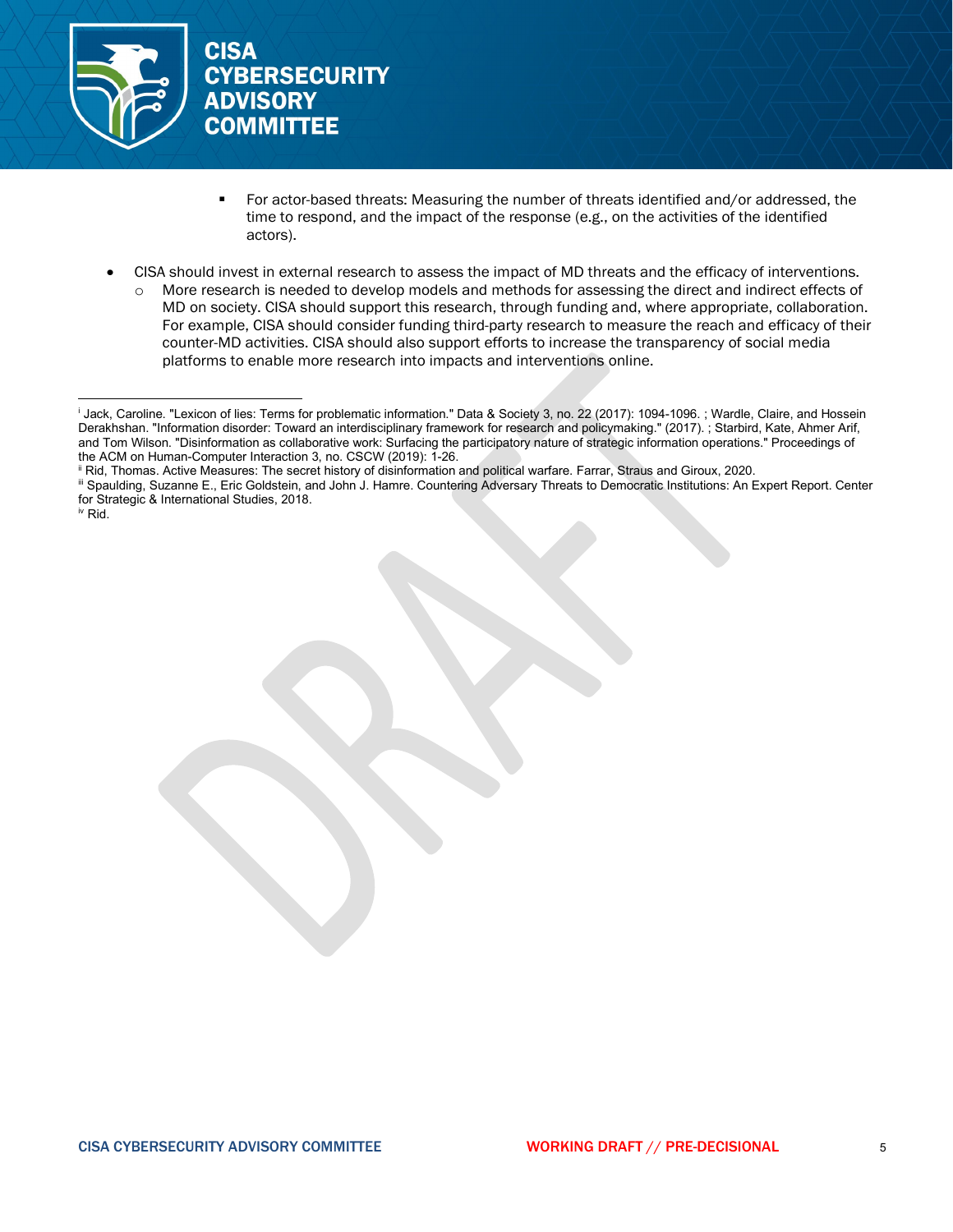

# DRAFT REPORT TO THE CISA DIRECTOR

# Strategic Communications

June 22, 2022

### Introduction:

The CSAC Strategic Communications (SC) Subcommittee was tasked to evaluate and make recommendations on expanding CISA's reach with critical partners to help build a national culture of cyber resilience. The recommendations below aim to help promote CISA as a willing and collaborative partner, working arm-in-arm with partners to understand, manage, and reduce risk to cyber and physical infrastructure.

### Findings:

CISOs, CIOs, and media representatives have informed the outlined recommendations to better understand the perception of CISA, explore opportunities to improve cyber resilience for the U.S. public, and gauge willingness to participate in campaigns. Based on this work, CISA should implement the following recommendations: (1) "More than a Password" Partnership Program; (2) 311 call line; and (3) building a broader base of support.

### Recommendations:

- CSAC recommends that CISA create a "More than a Password" Partnership program with Fortune 500 companies. The following steps to roll-out the plan should be considered:
	- o CISA should assign a program manager to create the partnership program and work with companies on the best way to amplify the campaign message.
	- o CISA should devote resources to creating a "More than a Password" partner portal, marketing materials, including a website and collateral materials.
	- $\circ$  CISA should establish success metrics (e.g., number of companies enrolled in partnership program, etc.).
	- $\circ$  CISA should develop a campaign for "More than a Password" with identified target audiences including:
		- Kids Cyber Education campaign,
		- Senior Cyber hygiene campaign,
		- Celebrity endorsements for campaign, and
		- Faith-based organizations campaign.
	- o Once the partnership program is established and meets the outlined metrics, CISA should consider targeting other affinity groups including CISO forum, ISACs, media, schools.
- In support of the recommendation to develop a Cyber 311 Pilot in Austin, CISA should develop a communications plan to amplify the Austin-University of Texas efforts to other cities. This will engage more cities in this initiative and raise awareness of this important work.
- CISA should build out a broader base of support and create new channels for amplifying the agency's key messages.
	- o Current and emerging threats such as election interference, mis-, dis-, and mal-information campaigns, networkenabled espionage, ransomware, and IP theft require high levels of response and resiliency across the nation. By building a broader base of support to amplify its cyber hygiene messaging and two-way information sharing with the broadest set of constituents, CISA can increase the nation's resilience to cyber-attacks.
	- $\circ$  CISA should implement the following actions to broaden the agency's base of support for key initiatives: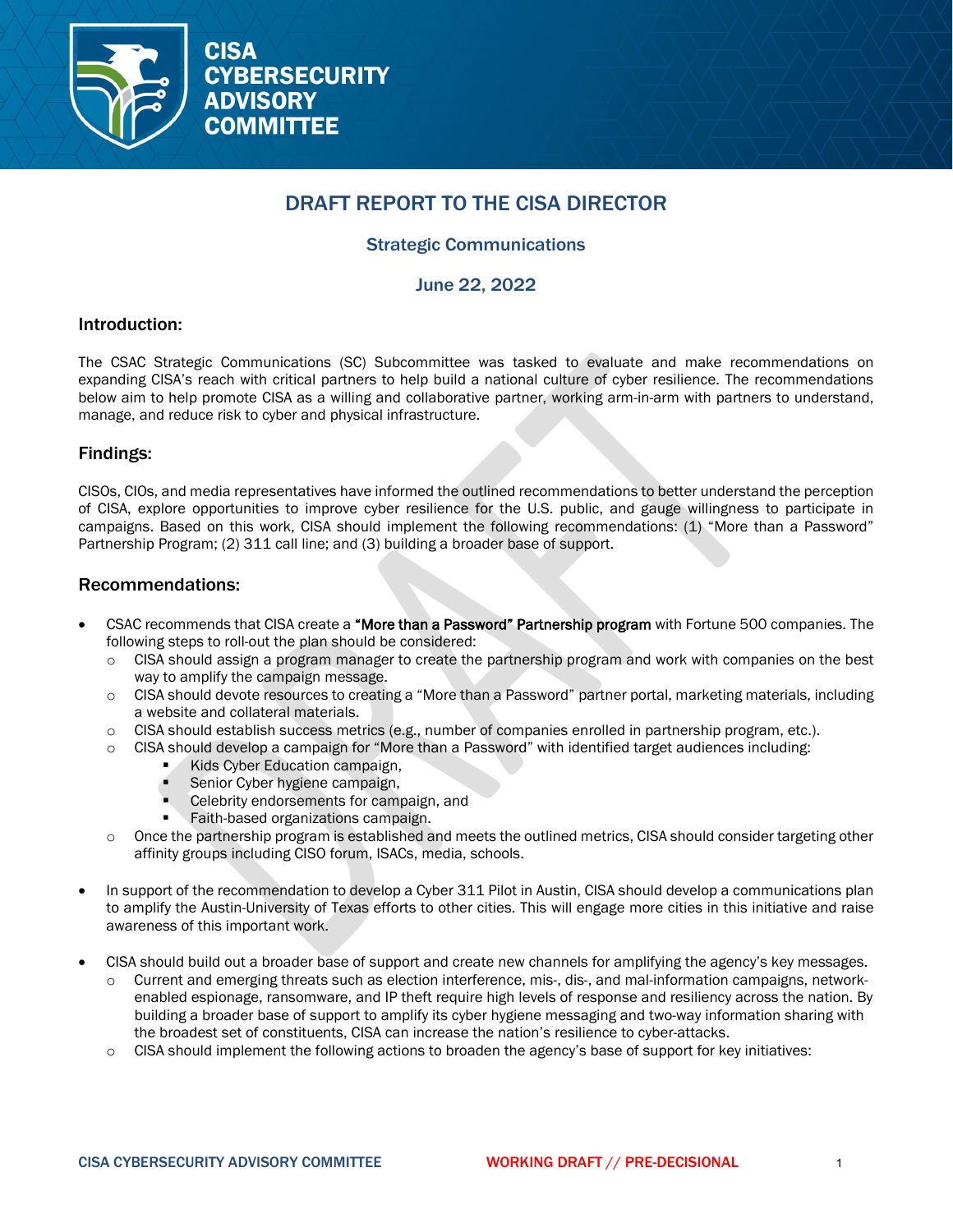

- Develop a regular cadence of background briefings to cybersecurity reporters.
- Expand the agency's list of validators and create a mechanism to communicate information to validators in real-time. These validators should include individuals and organizations that have broad reach to the American public.
- Capture any messaging (e.g., Shields Up, Russia's invasion of Ukraine, cybersecurity alerts, etc.) and develop narratives to showcase successful messaging campaigns to the public to build trust and confidence in CISA, DHS, and USG writ large.

### Conclusion:

CISA has done a tremendous job with stakeholder engagement and public awareness, to date. The outlined recommendations focus on how to amplify key messages, create new programs, and expand reach into a broader audience in order to improve the resiliency of our nation to cyber-attacks.